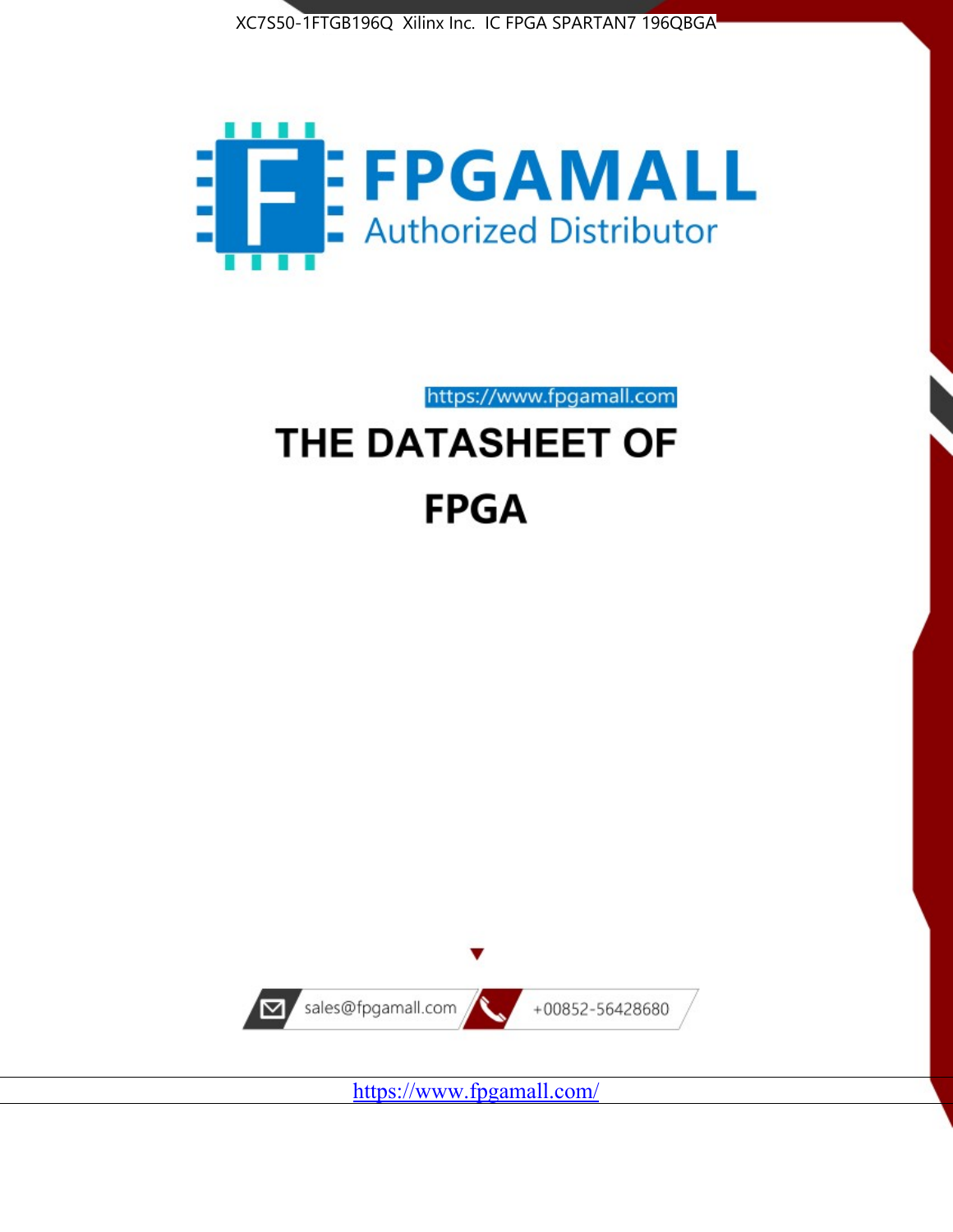# **EXALINX**

# **7 Series FPGAs Data Sheet: Overview**

DS180 (v2.6) February 27, 2018 **Product Specification**

### **General Description**

Xilinx® 7 series FPGAs comprise four FPGA families that address the complete range of system requirements, ranging from low cost, small form factor, cost-sensitive, high-volume applications to ultra high-end connectivity bandwidth, logic capacity, and signal processing capability for the most demanding high-performance applications. The 7 series FPGAs include:

- Spartan®-7 Family: Optimized for low cost, lowest power, and high I/O performance. Available in low-cost, very small form-factor packaging for smallest PCB footprint.
- Artix®-7 Family: Optimized for low power applications requiring serial transceivers and high DSP and logic throughput. Provides the lowest total bill of materials cost for high-throughput, cost-sensitive applications.
- Kintex®-7 Family: Optimized for best price-performance with a 2X improvement compared to previous generation, enabling a new class of FPGAs.
- Virtex®-7 Family: Optimized for highest system performance and capacity with a 2X improvement in system performance. Highest capability devices enabled by stacked silicon interconnect (SSI) technology

Built on a state-of-the-art, high-performance, low-power (HPL), 28 nm, high-k metal gate (HKMG) process technology, 7 series FPGAs enable an unparalleled increase in system performance with 2.9 Tb/s of I/O bandwidth, 2 million logic cell capacity, and 5.3 TMAC/s DSP, while consuming 50% less power than previous generation devices to offer a fully programmable alternative to ASSPs and ASICs.

### **Summary of 7 Series FPGA Features**

- Advanced high-performance FPGA logic based on real 6-input lookup table (LUT) technology configurable as distributed memory.
- 36 Kb dual-port block RAM with built-in FIFO logic for on-chip data buffering.
- High-performance SelectIO™ technology with support for DDR3 interfaces up to 1,866 Mb/s.
- High-speed serial connectivity with built-in multi-gigabit transceivers from 600 Mb/s to max. rates of 6.6 Gb/s up to 28.05 Gb/s, offering a special low-power mode, optimized for chip-to-chip interfaces.
- A user configurable analog interface (XADC), incorporating dual 12-bit 1MSPS analog-to-digital converters with on-chip thermal and supply sensors.
- DSP slices with 25 x 18 multiplier, 48-bit accumulator, and pre-adder for high-performance filtering, including optimized symmetric coefficient filtering.
- Powerful clock management tiles (CMT), combining phase-locked loop (PLL) and mixed-mode clock manager (MMCM) blocks for high precision and low jitter.
- Quickly deploy embedded processing with MicroBlaze<sup>™</sup> processor.
- Integrated block for PCI Express® (PCIe), for up to x8 Gen3 Endpoint and Root Port designs.
- Wide variety of configuration options, including support for commodity memories, 256-bit AES encryption with HMAC/SHA-256 authentication, and built-in SEU detection and correction.
- Low-cost, wire-bond, bare-die flip-chip, and high signal integrity flipchip packaging offering easy migration between family members in the same package. All packages available in Pb-free and selected packages in Pb option.
- Designed for high performance and lowest power with 28 nm, HKMG, HPL process, 1.0V core voltage process technology and 0.9V core voltage option for even lower power.

| <b>Max. Capability</b>         | Spartan-7           | Artix-7                                    | Kintex-7                                              | Virtex-7                                |
|--------------------------------|---------------------|--------------------------------------------|-------------------------------------------------------|-----------------------------------------|
| Logic Cells                    | 102K                | 215K                                       | 478K                                                  | 1,955K                                  |
| Block RAM <sup>(1)</sup>       | 4.2 Mb              | 13 Mb                                      | 34 Mb                                                 | 68 Mb                                   |
| <b>DSP Slices</b>              | 160                 | 740                                        | 1,920                                                 | 3,600                                   |
| DSP Performance <sup>(2)</sup> | 176 GMAC/s          | 929 GMAC/s                                 | 2,845 GMAC/s                                          | 5,335 GMAC/s                            |
| MicroBlaze CPU <sup>(3)</sup>  | 260 DMIPs           | 303 DMIPs                                  | 438 DMIPs                                             | 441 DMIPs                               |
| Transceivers                   |                     | 16                                         | 32                                                    | 96                                      |
| <b>Transceiver Speed</b>       |                     | $6.6$ Gb/s                                 | $12.5$ Gb/s                                           | 28.05 Gb/s                              |
| Serial Bandwidth               |                     | $211$ Gb/s                                 | 800 Gb/s                                              | 2,784 Gb/s                              |
| PCIe Interface                 | -                   | x4 Gen2                                    | x8 Gen2                                               | x8 Gen3                                 |
| Memory Interface               | 800 Mb/s            | 1.066 Mb/s                                 | 1.866 Mb/s                                            | 1.866 Mb/s                              |
| I/O Pins                       | 400                 | 500                                        | 500                                                   | 1,200                                   |
| I/O Voltage                    | $1.2V - 3.3V$       | $1.2V - 3.3V$                              | $1.2V - 3.3V$                                         | $1.2V - 3.3V$                           |
| Package Options                | Low-Cost, Wire-Bond | Low-Cost, Wire-Bond,<br>Bare-Die Flip-Chip | Bare-Die Flip-Chip and High-<br>Performance Flip-Chip | <b>Highest Performance</b><br>Flip-Chip |

#### *Table 1:* **7 Series Families Comparison**

#### **Notes:**

1. Additional memory available in the form of distributed RAM.

2. Peak DSP performance numbers are based on symmetrical filter implementation.<br>3. Peak MicroBlaze CPU performance numbers based on microcontroller preset.

Peak MicroBlaze CPU performance numbers based on microcontroller preset.

© Copyright 2010–2018 Xilinx, Inc., Xilinx, the Xilinx logo, Artix, ISE, Kintex, Spartan, Virtex, Vivado, Zynq, and other designated brands included herein are trademarks of Xilinx in the United States and other countries. PCI Express is a trademark of PCI-SIG and used under license. All other trademarks are the property of their respective owners.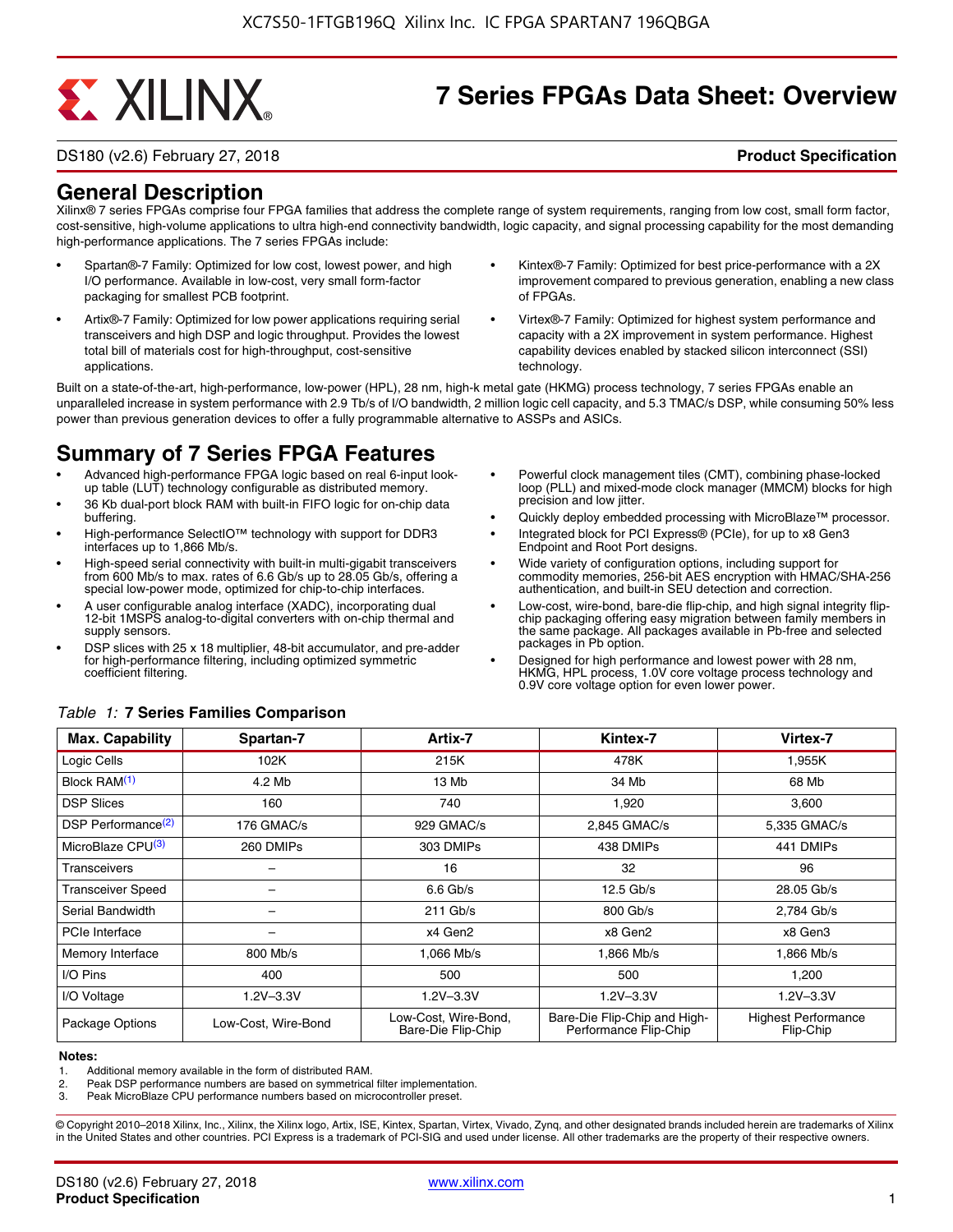## **Spartan-7 FPGA Feature Summary**

### *Table 2:* **Spartan-7 FPGA Feature Summary by Device**

|               |                |                       | <b>CLB</b>                            |                                     |              | <b>Block RAM Blocks</b> <sup>(3)</sup> |             |                     |             |           |                              |                                   |                              |
|---------------|----------------|-----------------------|---------------------------------------|-------------------------------------|--------------|----------------------------------------|-------------|---------------------|-------------|-----------|------------------------------|-----------------------------------|------------------------------|
| <b>Device</b> | Logic<br>Cells | Slices <sup>(1)</sup> | Max<br><b>Distributed</b><br>RAM (Kb) | <b>DSP</b><br>Slices <sup>(2)</sup> | <b>18 Kb</b> | 36 Kb                                  | Max<br>(Kb) | CMTS <sup>(4)</sup> | <b>PCIe</b> | <b>GT</b> | <b>XADC</b><br><b>Blocks</b> | Total I/O<br>Banks <sup>(5)</sup> | <b>Max User</b><br><b>VO</b> |
| XC7S6         | 6,000          | 938                   | 70                                    | 10                                  | 10           | 5                                      | 180         | 2                   | $\Omega$    | 0         | 0                            | 2                                 | 100                          |
| <b>XC7S15</b> | 12,800         | 2,000                 | 150                                   | 20                                  | 20           | 10                                     | 360         | 2                   | $\Omega$    | 0         | 0                            | 2                                 | 100                          |
| <b>XC7S25</b> | 23,360         | 3,650                 | 313                                   | 80                                  | 90           | 45                                     | 1,620       | 3                   | $\Omega$    | 0         |                              | 3                                 | 150                          |
| <b>XC7S50</b> | 52,160         | 8,150                 | 600                                   | 120                                 | 150          | 75                                     | 2,700       | 5                   | 0           | $\Omega$  |                              | 5                                 | 250                          |
| <b>XC7S75</b> | 76,800         | 12.000                | 832                                   | 140                                 | 180          | 90                                     | 3,240       | 8                   | $\Omega$    | 0         |                              | 8                                 | 400                          |
| XC7S100       | 102,400        | 16.000                | 1,100                                 | 160                                 | 240          | 120                                    | 4,320       | 8                   | 0           | 0         |                              | 8                                 | 400                          |

#### **Notes:**

1. Each 7 series FPGA slice contains four LUTs and eight flip-flops; only some slices can use their LUTs as distributed RAM or SRLs.<br>2. Each DSP slice contains a pre-adder. a 25 x 18 multiplier. an adder. and an accumulato

2. Each DSP slice contains a pre-adder, a 25 x 18 multiplier, an adder, and an accumulator. 3. Block RAMs are fundamentally 36 Kb in size; each block can also be used as two independent 18 Kb blocks.

4. Each CMT contains one MMCM and one PLL.

5. Does not include configuration Bank 0.

#### *Table 3:* **Spartan-7 FPGA Device-Package Combinations and Maximum I/Os**

| Package         | CPGA196    | <b>CSGA225</b> | <b>CSGA324</b> | FTGB196    | <b>FGGA484</b> | <b>FGGA676</b> |
|-----------------|------------|----------------|----------------|------------|----------------|----------------|
| Size (mm)       | 8 x 8      | 13 x 13        | $15 \times 15$ | 15 x 15    | 23 x 23        | 27 x 27        |
| Ball Pitch (mm) | 0.5        | 0.8            | 0.8            | 1.0        | 1.0            | 1.0            |
| <b>Device</b>   | HR $UO(1)$ | HR $UO(1)$     | HR $UO(1)$     | HR $UO(1)$ | HR $UO(1)$     | HR $l/O(1)$    |
| XC7S6           | 100        | 100            |                | 100        |                |                |
| <b>XC7S15</b>   | 100        | 100            |                | 100        |                |                |
| <b>XC7S25</b>   |            | 150            | 150            | 100        |                |                |
| <b>XC7S50</b>   |            |                | 210            | 100        | 250            |                |
| <b>XC7S75</b>   |            |                |                |            | 338            | 400            |
| <b>XC7S100</b>  |            |                |                |            | 338            | 400            |

#### **Notes:**

1. HR = High-range I/O with support for I/O voltage from 1.2V to 3.3V.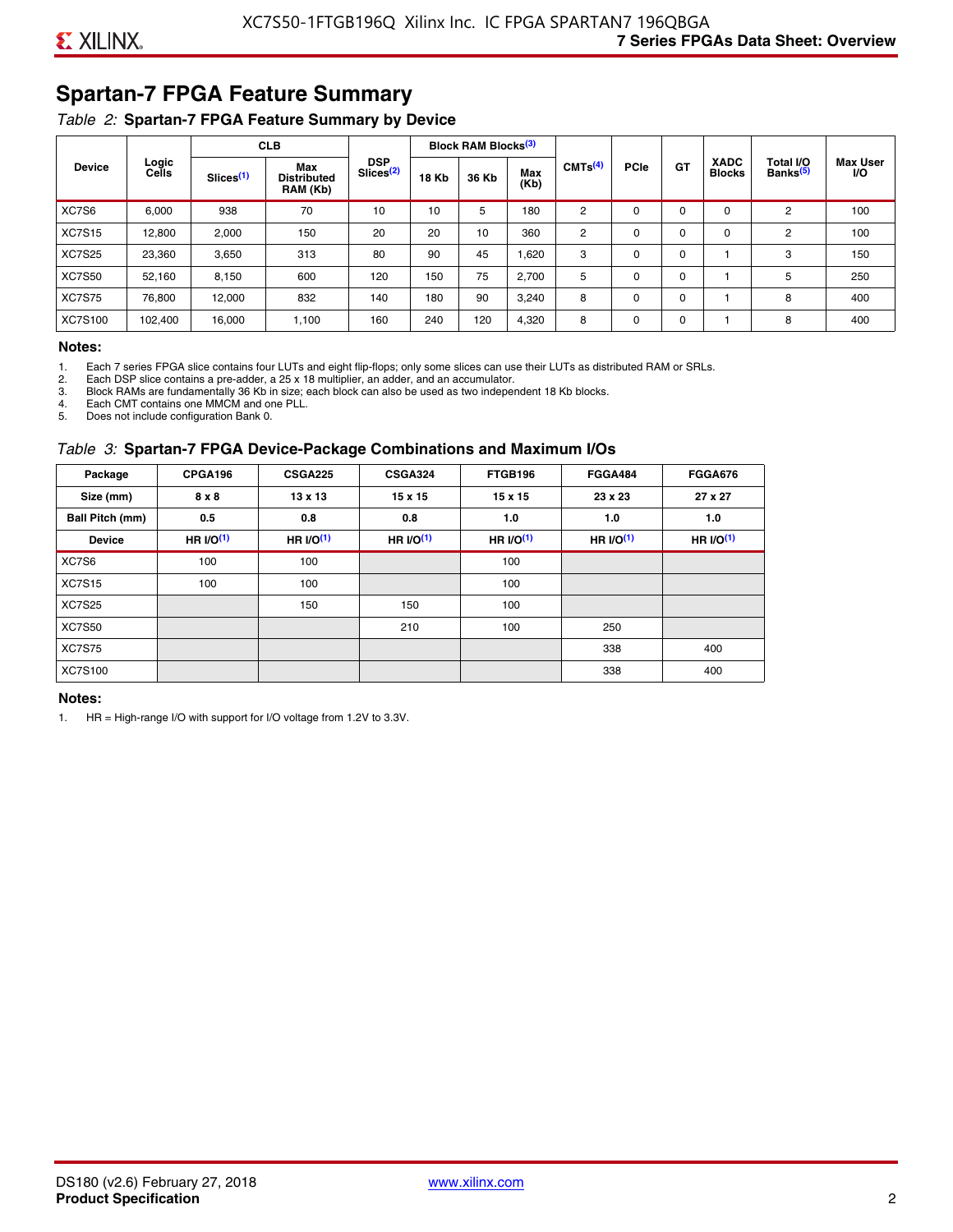# **Artix-7 FPGA Feature Summary**

#### *Table 4:* **Artix-7 FPGA Feature Summary by Device**

|                 |                |                       | <b>Configurable Logic Blocks</b><br>(CLBs) | <b>DSP48E1</b>        |              | Block RAM Blocks <sup>(3)</sup> |             |                     |                     |             | <b>XADC</b>   | Total I/O            | Max User |
|-----------------|----------------|-----------------------|--------------------------------------------|-----------------------|--------------|---------------------------------|-------------|---------------------|---------------------|-------------|---------------|----------------------|----------|
| <b>Device</b>   | Logic<br>Cells | Slices <sup>(1)</sup> | Max<br><b>Distributed</b><br>RAM (Kb)      | Slices <sup>(2)</sup> | <b>18 Kb</b> | 36 Kb                           | Max<br>(Kb) | CMTS <sup>(4)</sup> | PCle <sup>(5)</sup> | <b>GTPs</b> | <b>Blocks</b> | Banks <sup>(6)</sup> | 1/O(7)   |
| XC7A12T         | 12,800         | 2,000                 | 171                                        | 40                    | 40           | 20                              | 720         | 3                   |                     | 2           |               | 3                    | 150      |
| XC7A15T         | 16,640         | 2,600                 | 200                                        | 45                    | 50           | 25                              | 900         | 5                   |                     | 4           |               | 5                    | 250      |
| XC7A25T         | 23,360         | 3,650                 | 313                                        | 80                    | 90           | 45                              | .620        | 3                   |                     | 4           |               | 3                    | 150      |
| XC7A35T         | 33,280         | 5,200                 | 400                                        | 90                    | 100          | 50                              | .800        | 5                   |                     | 4           |               | 5                    | 250      |
| XC7A50T         | 52,160         | 8,150                 | 600                                        | 120                   | 150          | 75                              | 2,700       | 5                   |                     | 4           |               | 5                    | 250      |
| XC7A75T         | 75,520         | 11,800                | 892                                        | 180                   | 210          | 105                             | 3,780       | 6                   |                     | 8           |               | 6                    | 300      |
| <b>XC7A100T</b> | 101.440        | 15,850                | 1.188                                      | 240                   | 270          | 135                             | 4,860       | 6                   |                     | 8           |               | 6                    | 300      |
| <b>XC7A200T</b> | 215,360        | 33,650                | 2,888                                      | 740                   | 730          | 365                             | 13,140      | 10                  |                     | 16          |               | 10                   | 500      |

**Notes:**  Each 7 series FPGA slice contains four LUTs and eight flip-flops; only some slices can use their LUTs as distributed RAM or SRLs.

2. Each DSP slice contains a pre-adder, a 25 x 18 multiplier, an adder, and an accumulator.

3. Block RAMs are fundamentally 36 Kb in size; each block can also be used as two independent 18 Kb blocks.

4. Each CMT contains one MMCM and one PLL.<br>5. Artix-7 FPGA Interface Blocks for PCI Express

5. Artix-7 FPGA Interface Blocks for PCI Express support up to x4 Gen 2.<br>6. Does not include configuration Bank 0.

6. Does not include configuration Bank 0.

This number does not include GTP transceivers.

#### *Table 5:* **Artix-7 FPGA Device-Package Combinations and Maximum I/Os**

| Package <sup>(1)</sup>    |            | <b>CPG236</b>     |                | <b>CPG238</b>  |            | <b>CSG324</b> |                | <b>CSG325</b>     |       | <b>FTG256</b>     |            | <b>SBG484</b>     |                | FGG484 <sup>(2)</sup> |                | FBG484 <sup>(2)</sup> |       | FGG676 <sup>(3)</sup> |            | FBG676 <sup>(3)</sup> |            | <b>FFG1156</b> |
|---------------------------|------------|-------------------|----------------|----------------|------------|---------------|----------------|-------------------|-------|-------------------|------------|-------------------|----------------|-----------------------|----------------|-----------------------|-------|-----------------------|------------|-----------------------|------------|----------------|
| Size (mm)                 |            | $10 \times 10$    |                | $10 \times 10$ |            | 15 x 15       |                | 15 x 15           |       | $17 \times 17$    |            | $19 \times 19$    |                | 23 x 23               |                | 23 x 23               |       | 27 x 27               |            | 27 x 27               |            | 35 x 35        |
| <b>Ball Pitch</b><br>(mm) |            | 0.5               |                | 0.5            |            | 0.8           | 0.8            |                   |       | 1.0               |            | 0.8               |                | 1.0                   |                | 1.0                   |       | 1.0                   |            | 1.0                   |            | 1.0            |
| <b>Device</b>             | <b>GTP</b> | <b>VO</b>         | <b>GTP</b>     | <b>VO</b>      | <b>GTP</b> | <b>VO</b>     | <b>GTP</b>     | <b>VO</b>         | G(TP) | VO.               | <b>GTP</b> | VO.               | G(TP)          | <b>VO</b>             | <b>GTP</b>     | <b>VO</b>             | G(TP) | <b>VO</b>             | <b>GTP</b> | <b>VO</b>             | <b>GTP</b> | <b>VO</b>      |
|                           | (4)        | HR <sup>(5)</sup> | (4)            | HR(5)          | (4)        | HP(5)         | (4)            | HR <sup>(5)</sup> |       | HR <sup>(5)</sup> |            | HR <sup>(5)</sup> |                | HR <sup>(5)</sup>     |                | HR <sup>(5)</sup>     |       | HR <sup>(5)</sup>     |            | HR <sup>(5)</sup>     |            | HR(5)          |
| XC7A12T                   |            |                   | $\overline{2}$ | 112            |            |               | $\overline{2}$ | 150               |       |                   |            |                   |                |                       |                |                       |       |                       |            |                       |            |                |
| XC7A15T                   | 2          | 106               |                |                | 0          | 210           | 4              | 150               | 0     | 170               |            |                   | $\overline{4}$ | 250                   |                |                       |       |                       |            |                       |            |                |
| XC7A25T                   |            |                   | 2              | 112            |            |               | 4              | 150               |       |                   |            |                   |                |                       |                |                       |       |                       |            |                       |            |                |
| XC7A35T                   | 2          | 106               |                |                | 0          | 210           | 4              | 150               | 0     | 170               |            |                   | 4              | 250                   |                |                       |       |                       |            |                       |            |                |
| XC7A50T                   | 2          | 106               |                |                | 0          | 210           | 4              | 150               | 0     | 170               |            |                   | 4              | 250                   |                |                       |       |                       |            |                       |            |                |
| XC7A75T                   |            |                   |                |                | 0          | 210           |                |                   | 0     | 170               |            |                   | 4              | 285                   |                |                       | 8     | 300                   |            |                       |            |                |
| <b>XC7A100T</b>           |            |                   |                |                | 0          | 210           |                |                   | 0     | 170               |            |                   | $\overline{4}$ | 285                   |                |                       | 8     | 300                   |            |                       |            |                |
| <b>XC7A200T</b>           |            |                   |                |                |            |               |                |                   |       |                   | 4          | 285               |                |                       | $\overline{4}$ | 285                   |       |                       | 8          | 400                   | 16         | 500            |

#### **Notes:**

1. All packages listed are Pb-free (SBG, FBG, FFG with exemption 15). Some packages are available in Pb option.

2. Devices in FGG484 and FBG484 are footprint compatible.

3. Devices in FGG676 and FBG676 are footprint compatible.

4. GTP transceivers in CP, CS, FT, and FG packages support data rates up to 6.25 Gb/s.<br>5. HR = High-range I/O with support for I/O voltage from 1.2V to 3.3V.

HR = High-range I/O with support for I/O voltage from 1.2V to 3.3V.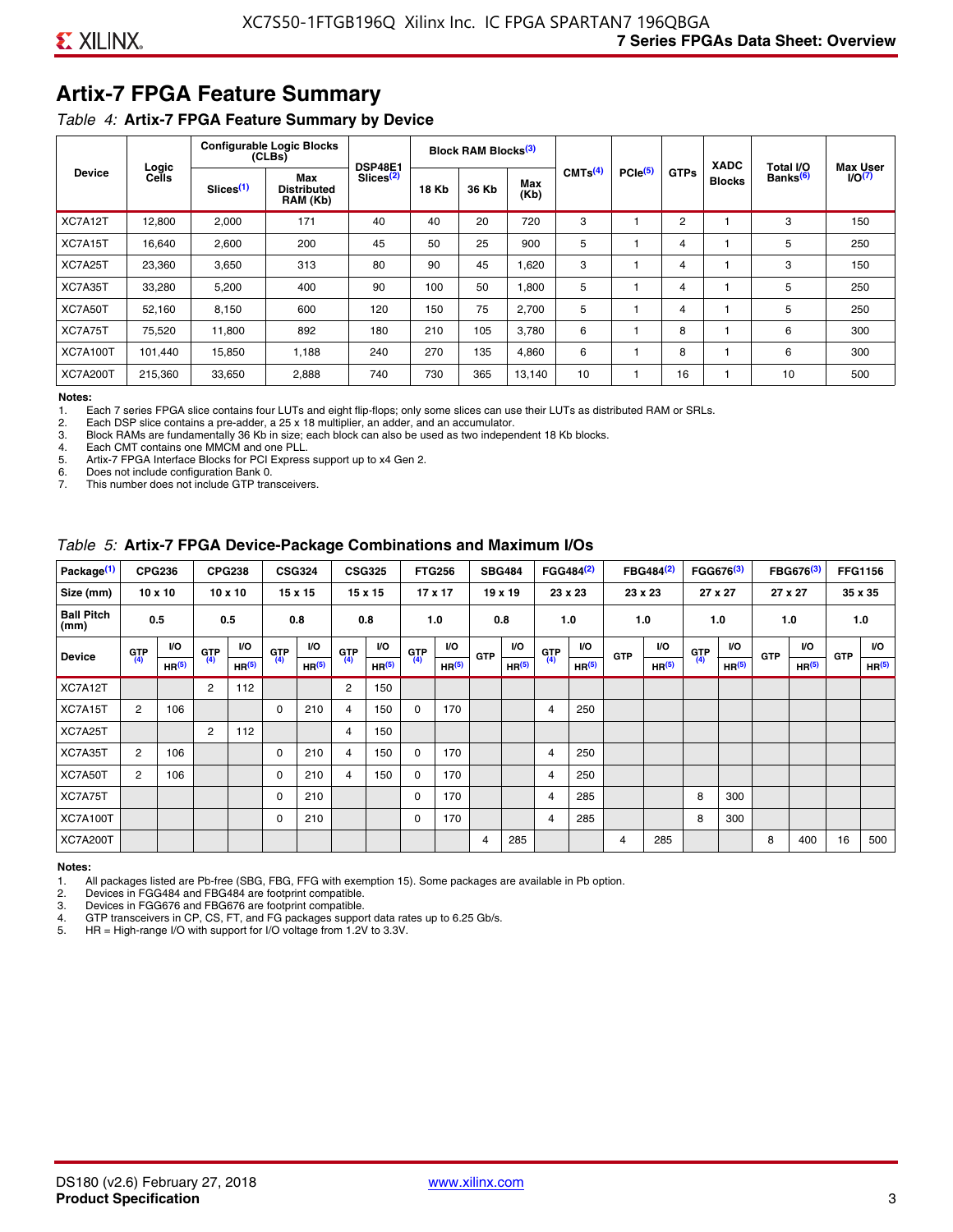# **Kintex-7 FPGA Feature Summary**

#### *Table 6:* **Kintex-7 FPGA Feature Summary by Device**

|                 |                |                       | <b>Configurable Logic</b><br><b>Blocks (CLBs)</b> | <b>DSP</b>            |                              | <b>Block RAM Blocks</b> <sup>(3)</sup> |          |                     |              |             | <b>XADC</b>   | Total I/O            | Max                 |
|-----------------|----------------|-----------------------|---------------------------------------------------|-----------------------|------------------------------|----------------------------------------|----------|---------------------|--------------|-------------|---------------|----------------------|---------------------|
| <b>Device</b>   | Logic<br>Cells | Slices <sup>(1)</sup> | Max<br><b>Distributed</b><br>RAM (Kb)             | Slices <sup>(2)</sup> | 18 Kb<br>36 Kb<br>270<br>135 |                                        | Max (Kb) | CMTS <sup>(4)</sup> | $PCle^{(5)}$ | <b>GTXs</b> | <b>Blocks</b> | Banks <sup>(6)</sup> | User<br>$U$ O $(7)$ |
| XC7K70T         | 65,600         | 10,250                | 838                                               | 240                   |                              |                                        | 4,860    | 6                   |              | 8           |               | 6                    | 300                 |
| <b>XC7K160T</b> | 162,240        | 25,350                | 2,188                                             | 600                   | 650                          | 325                                    | 11,700   | 8                   |              | 8           |               | 8                    | 400                 |
| <b>XC7K325T</b> | 326.080        | 50.950                | 4,000                                             | 840                   | 890                          | 445                                    | 16,020   | 10                  |              | 16          |               | 10                   | 500                 |
| <b>XC7K355T</b> | 356.160        | 55,650                | 5,088                                             | 1,440                 | 1.430                        | 715                                    | 25,740   | 6                   |              | 24          |               | 6                    | 300                 |
| <b>XC7K410T</b> | 406,720        | 63,550                | 5,663                                             | 1,540                 | 1,590                        | 795                                    | 28,620   | 10                  |              | 16          |               | 10                   | 500                 |
| <b>XC7K420T</b> | 416,960        | 65,150                | 5,938                                             | 1,680                 | 1,670                        | 835                                    | 30,060   | 8                   |              | 32          |               | 8                    | 400                 |
| <b>XC7K480T</b> | 477.760        | 74,650                | 6,788                                             | 1,920                 | 1,910                        | 955                                    | 34,380   | 8                   |              | 32          |               | 8                    | 400                 |

#### **Notes:**

1. Each 7 series FPGA slice contains four LUTs and eight flip-flops; only some slices can use their LUTs as distributed RAM or SRLs.<br>2. Each DSP slice contains a pre-adder, a 25 x 18 multiplier, an adder, and an accumulato

Each DSP slice contains a pre-adder, a 25 x 18 multiplier, an adder, and an accumulator.

3. Block RAMs are fundamentally 36 Kb in size; each block can also be used as two independent 18 Kb blocks.

4. Each CMT contains one MMCM and one PLL.

5. Kintex-7 FPGA Interface Blocks for PCI Express support up to x8 Gen 2.

6. Does not include configuration Bank 0.

7. This number does not include GTX transceivers.

#### *Table 7:* **Kintex-7 FPGA Device-Package Combinations and Maximum I/Os**

| Package <sup>(1)</sup>    |            | <b>FBG484</b>     |                   |            | FBG676 <sup>(2)</sup> |                   |            | FFG676 <sup>(2)</sup> |                   |            | FBG900 <sup>(3)</sup> |                   |            | FFG900 <sup>(3)</sup> |                   |            | <b>FFG901</b>     |                   |            | <b>FFG1156</b>    |                   |
|---------------------------|------------|-------------------|-------------------|------------|-----------------------|-------------------|------------|-----------------------|-------------------|------------|-----------------------|-------------------|------------|-----------------------|-------------------|------------|-------------------|-------------------|------------|-------------------|-------------------|
| Size (mm)                 |            | 23 x 23           |                   |            | 27 x 27               |                   |            | 27 x 27               |                   |            | 31 x 31               |                   |            | 31 x 31               |                   |            | 31 x 31           |                   |            | 35 x 35           |                   |
| <b>Ball Pitch</b><br>(mm) |            | 1.0               |                   |            | 1.0                   |                   |            | 1.0                   |                   |            | 1.0                   |                   |            | 1.0                   |                   |            | 1.0               |                   |            | 1.0               |                   |
| <b>Device</b>             | <b>GTX</b> |                   | VO.               | <b>GTX</b> | <b>VO</b>             |                   | <b>GTX</b> |                       | <b>VO</b>         | <b>GTX</b> |                       | <b>VO</b>         | <b>GTX</b> | <b>VO</b>             |                   | <b>GTX</b> |                   | VO                | <b>GTX</b> | <b>VO</b>         |                   |
|                           | (4)        | HR <sup>(5)</sup> | HP <sup>(6)</sup> | (4)        | HR <sup>(5)</sup>     | HP <sup>(6)</sup> |            | HR <sup>(5)</sup>     | HP <sup>(6)</sup> | (4)        | HR <sup>(5)</sup>     | HP <sup>(6)</sup> |            | HR <sup>(5)</sup>     | HP <sup>(6)</sup> |            | HR <sup>(5)</sup> | HP <sup>(6)</sup> |            | HR <sup>(5)</sup> | HP <sup>(6)</sup> |
| XC7K70T                   | 4          | 185               | 100               | 8          | 200                   | 100               |            |                       |                   |            |                       |                   |            |                       |                   |            |                   |                   |            |                   |                   |
| <b>XC7K160T</b>           | 4          | 185               | 100               | 8          | 250                   | 150               | 8          | 250                   | 150               |            |                       |                   |            |                       |                   |            |                   |                   |            |                   |                   |
| <b>XC7K325T</b>           |            |                   |                   | 8          | 250                   | 150               | 8          | 250                   | 150               | 16         | 350                   | 150               | 16         | 350                   | 150               |            |                   |                   |            |                   |                   |
| <b>XC7K355T</b>           |            |                   |                   |            |                       |                   |            |                       |                   |            |                       |                   |            |                       |                   | 24         | 300               | 0                 |            |                   |                   |
| <b>XC7K410T</b>           |            |                   |                   | 8          | 250                   | 150               | 8          | 250                   | 150               | 16         | 350                   | 150               | 16         | 350                   | 150               |            |                   |                   |            |                   |                   |
| <b>XC7K420T</b>           |            |                   |                   |            |                       |                   |            |                       |                   |            |                       |                   |            |                       |                   | 28         | 380               | $\Omega$          | 32         | 400               | $\Omega$          |
| <b>XC7K480T</b>           |            |                   |                   |            |                       |                   |            |                       |                   |            |                       |                   |            |                       |                   | 28         | 380               | 0                 | 32         | 400               | $\Omega$          |

#### **Notes:**

1. All packages listed are Pb-free (FBG, FFG with exemption 15). Some packages are available in Pb option.

2. Devices in FBG676 and FFG676 are footprint compatible.

3. Devices in FBG900 and FFG900 are footprint compatible. 4. GTX transceivers in FB packages support the following maximum data rates: 10.3Gb/s in FBG484; 6.6Gb/s in FBG676 and FBG900. Refer to *Kintex-7 FPGAs Data Sheet: DC and AC Switching Characteristics* [\(DS182](https://www.xilinx.com/support/documentation/data_sheets/ds182_Kintex_7_Data_Sheet.pdf)) for details.

5. HR = High-range I/O with support for I/O voltage from 1.2V to 3.3V.

6. HP = High-performance I/O with support for I/O voltage from 1.2V to 1.8V.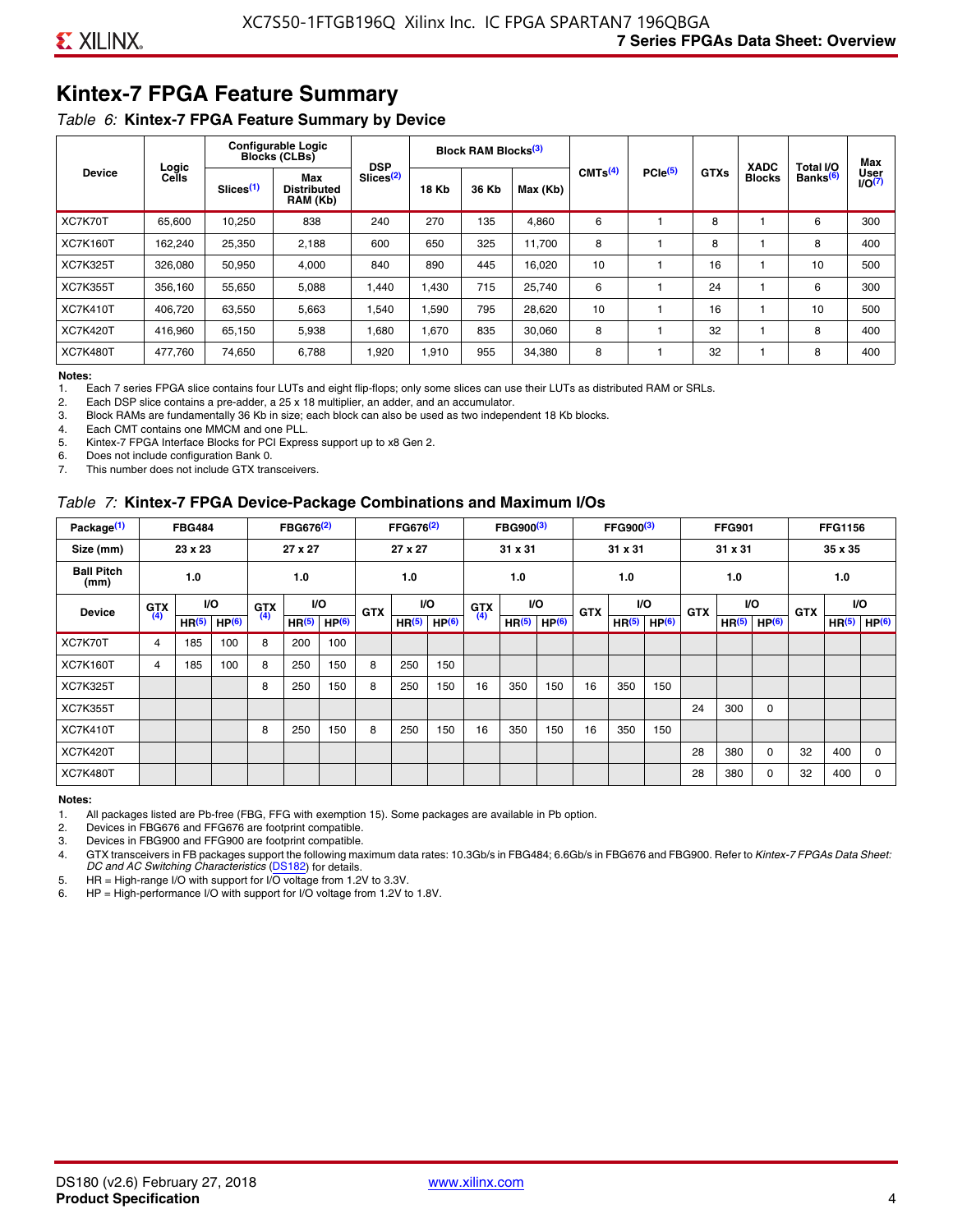# **Virtex-7 FPGA Feature Summary**

#### *Table 8:* **Virtex-7 FPGA Feature Summary**

|                       |                       |                       | <b>Configurable Logic</b><br><b>Blocks (CLBs)</b> | <b>DSP</b>            |       | <b>Block RAM Blocks<sup>(4)</sup></b> |             | <b>CMTs</b> | <b>PCIe</b>    |            |            |            | <b>XADC</b>   | Total I/O            | Max                        |                     |
|-----------------------|-----------------------|-----------------------|---------------------------------------------------|-----------------------|-------|---------------------------------------|-------------|-------------|----------------|------------|------------|------------|---------------|----------------------|----------------------------|---------------------|
| Device <sup>(1)</sup> | Logic<br><b>Cells</b> | Slices <sup>(2)</sup> | Max<br><b>Distributed</b><br>RAM (Kb)             | Slices <sup>(3)</sup> | 18 Kb | 36 Kb                                 | Max<br>(Kb) | (5)         | (6)            | <b>GTX</b> | <b>GTH</b> | <b>GTZ</b> | <b>Blocks</b> | Banks <sup>(7)</sup> | <b>User</b><br>$1/O^{(8)}$ | SLRs <sup>(9)</sup> |
| <b>XC7V585T</b>       | 582.720               | 91,050                | 6,938                                             | .260                  | .590  | 795                                   | 28,620      | 18          | 3              | 36         | 0          | $\Omega$   |               | 17                   | 850                        | N/A                 |
| <b>XC7V2000T</b>      | 1,954,560             | 305,400               | 21,550                                            | 2,160                 | 2,584 | ,292                                  | 46,512      | 24          | 4              | 36         | 0          | 0          |               | 24                   | .200                       | 4                   |
| XC7VX330T             | 326,400               | 51,000                | 4,388                                             | 1,120                 | .500  | 750                                   | 27,000      | 14          | $\overline{2}$ | 0          | 28         | 0          |               | 14                   | 700                        | N/A                 |
| XC7VX415T             | 412,160               | 64,400                | 6,525                                             | 2,160                 | 1,760 | 880                                   | 31,680      | 12          | $\overline{2}$ | $\Omega$   | 48         | $\Omega$   |               | 12                   | 600                        | N/A                 |
| XC7VX485T             | 485,760               | 75,900                | 8,175                                             | 2,800                 | 2,060 | 1,030                                 | 37,080      | 14          | 4              | 56         | $\Omega$   | 0          |               | 14                   | 700                        | N/A                 |
| XC7VX550T             | 554,240               | 86,600                | 8,725                                             | 2,880                 | 2,360 | 1,180                                 | 42,480      | 20          | 2              | 0          | 80         | 0          |               | 16                   | 600                        | N/A                 |
| XC7VX690T             | 693,120               | 108,300               | 10,888                                            | 3,600                 | 2,940 | 1,470                                 | 52,920      | 20          | 3              | 0          | 80         | 0          |               | 20                   | 1,000                      | N/A                 |
| XC7VX980T             | 979,200               | 153,000               | 13,838                                            | 3,600                 | 3,000 | 1,500                                 | 54,000      | 18          | 3              | 0          | 72         | 0          |               | 18                   | 900                        | N/A                 |
| <b>XC7VX1140T</b>     | 1,139,200             | 178,000               | 17.700                                            | 3,360                 | 3.760 | ,880                                  | 67,680      | 24          | 4              | 0          | 96         | 0          |               | 22                   | 1.100                      | 4                   |
| XC7VH580T             | 580,480               | 90,700                | 8,850                                             | <b>680</b>            | 1,880 | 940                                   | 33,840      | 12          | $\overline{2}$ | 0          | 48         | 8          |               | 12                   | 600                        | $\overline{c}$      |
| XC7VH870T             | 876,160               | 136,900               | 13,275                                            | 2,520                 | 2,820 | 1,410                                 | 50,760      | 18          | 3              | 0          | 72         | 16         |               | 6                    | 300                        | 3                   |

#### **Notes:**

1. EasyPath™-7 FPGAs are also available to provide a fast, simple, and risk-free solution for cost reducing Virtex-7 T and Virtex-7 XT FPGA designs

2. Each 7 series FPGA slice contains four LUTs and eight flip-flops; only some slices can use their LUTs as distributed RAM or SRLs.

Each DSP slice contains a pre-adder, a 25 x 18 multiplier, an adder, and an accumulator.

4. Block RAMs are fundamentally 36 Kb in size; each block can also be used as two independent 18 Kb blocks.

5. Each CMT contains one MMCM and one PLL.

6. Virtex-7 T FPGA Interface Blocks for PCI Express support up to x8 Gen 2. Virtex-7 XT and Virtex-7 HT Interface Blocks for PCI Express support up to x8 Gen 3, with the exception of the XC7VX485T device, which supports x8 Gen 2.

7. Does not include configuration Bank 0.

8. This number does not include GTX, GTH, or GTZ transceivers.

9. Super logic regions (SLRs) are the constituent parts of FPGAs that use SSI technology. Virtex-7 HT devices use SSI technology to connect SLRs with 28.05 Gb/s transceivers.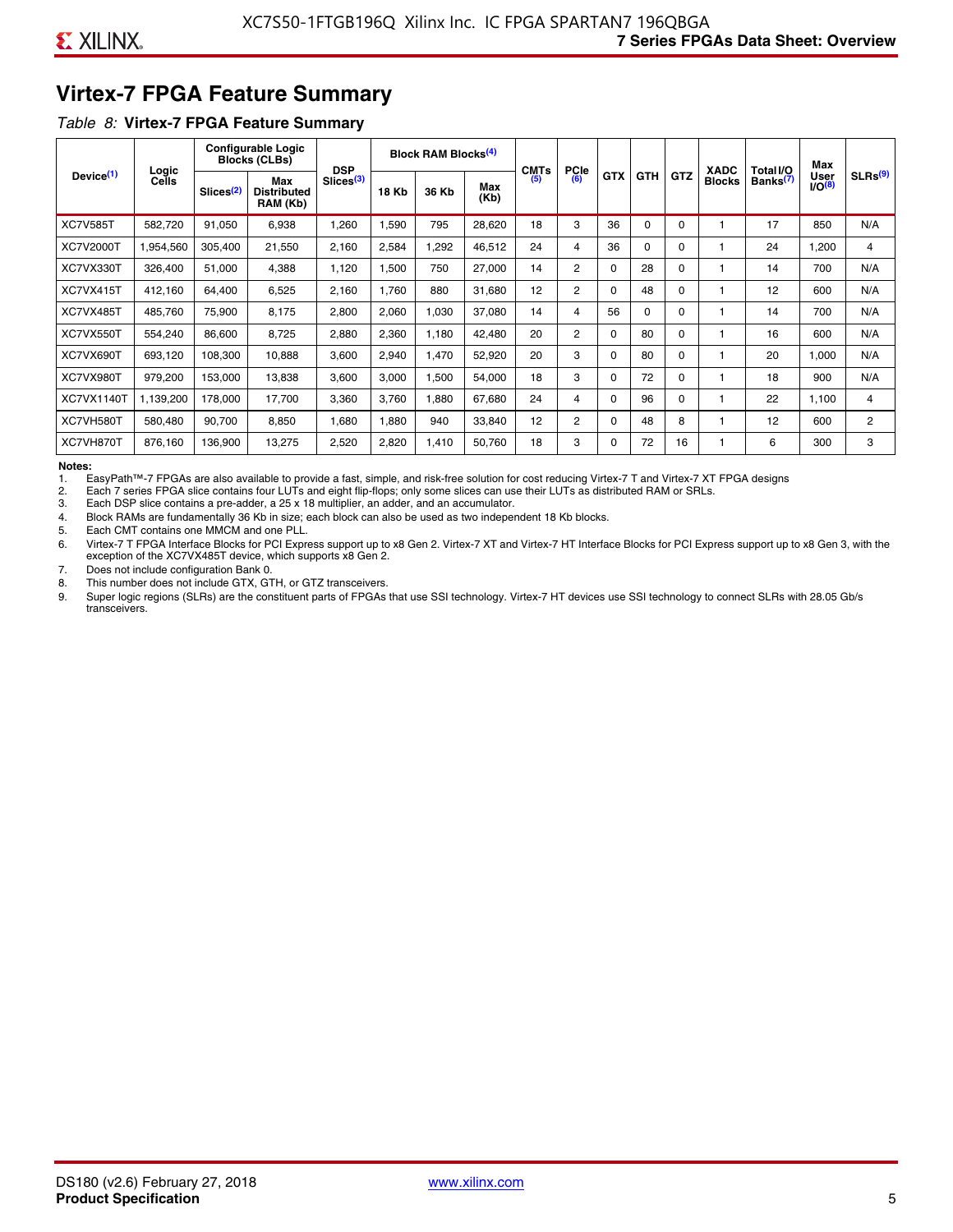#### *Table 9:* **Virtex-7 FPGA Device-Package Combinations and Maximum I/Os**

| Package <sup>(1)</sup> |            |            | <b>FFG1157</b>    |                   |            |            | FFG1761 <sup>(2)</sup> |                   |            |             | FHG1761 <sup>(2)</sup> |                   |            | <b>FLG1925</b>    |                   |
|------------------------|------------|------------|-------------------|-------------------|------------|------------|------------------------|-------------------|------------|-------------|------------------------|-------------------|------------|-------------------|-------------------|
| Size (mm)              |            |            | 35 x 35           |                   |            |            | 42.5 x 42.5            |                   |            |             | 45 x 45                |                   |            | 45 x 45           |                   |
| <b>Ball Pitch</b>      |            |            | 1.0               |                   |            |            | 1.0                    |                   |            |             | 1.0                    |                   |            | 1.0               |                   |
| <b>Device</b>          | <b>GTX</b> | <b>GTH</b> |                   | <b>VO</b>         | <b>GTX</b> | <b>GTH</b> |                        | I/O               | <b>GTX</b> | <b>GTH</b>  | VO.                    |                   | <b>GTX</b> |                   | VO.               |
|                        |            |            | HR <sup>(3)</sup> | HP <sup>(4)</sup> |            |            | HR <sup>(3)</sup>      | HP <sup>(4)</sup> |            |             | HR <sup>(3)</sup>      | HP <sup>(4)</sup> |            | HR <sup>(3)</sup> | HP <sup>(4)</sup> |
| <b>XC7V585T</b>        | 20         | 0          | 0                 | 600               | 36         | 0          | 100                    | 750               |            |             |                        |                   |            |                   |                   |
| <b>XC7V2000T</b>       |            |            |                   |                   |            |            |                        |                   | 36         | $\mathbf 0$ | 0                      | 850               | 16         | 0                 | 1,200             |
| XC7VX330T              | $\Omega$   | 20         | $\Omega$          | 600               | $\Omega$   | 28         | 50                     | 650               |            |             |                        |                   |            |                   |                   |
| XC7VX415T              | $\Omega$   | 20         | $\Omega$          | 600               |            |            |                        |                   |            |             |                        |                   |            |                   |                   |
| XC7VX485T              | 20         | 0          | 0                 | 600               | 28         | 0          | 0                      | 700               |            |             |                        |                   |            |                   |                   |
| XC7VX550T              |            |            |                   |                   |            |            |                        |                   |            |             |                        |                   |            |                   |                   |
| XC7VX690T              | $\Omega$   | 20         | $\Omega$          | 600               | $\Omega$   | 36         | $\Omega$               | 850               |            |             |                        |                   |            |                   |                   |
| XC7VX980T              |            |            |                   |                   |            |            |                        |                   |            |             |                        |                   |            |                   |                   |
| XC7VX1140T             |            |            |                   |                   |            |            |                        |                   |            |             |                        |                   |            |                   |                   |

#### **Notes:**

1. All packages listed are Pb-free (FFG, FHG, FLG with exemption 15). Some packages are available in Pb option.

2. Devices in FFG1761 and FHG1761 are footprint compatible.<br>3. HR = High-range I/O with support for I/O voltage from 1.2V to

HR = High-range I/O with support for I/O voltage from 1.2V to 3.3V.

4. HP = High-performance I/O with support for I/O voltage from 1.2V to 1.8V.

#### *Table 10:* **Virtex-7 FPGA Device-Package Combinations and Maximum I/Os - Continued**

| Package <sup>(1)</sup> |          | <b>FFG1158</b> |                  |            | FFG1926 <sup>(2)</sup> |                  |            | FLG1926 <sup>(2)</sup> |                  |    | <b>FFG1927</b> |                  |            | FFG1928 <sup>(3)</sup> |                  |            | FLG1928 <sup>(3)</sup> |                  |            | FFG1930 <sup>(4)</sup> |           |            | FLG1930 <sup>(4)</sup> |                  |
|------------------------|----------|----------------|------------------|------------|------------------------|------------------|------------|------------------------|------------------|----|----------------|------------------|------------|------------------------|------------------|------------|------------------------|------------------|------------|------------------------|-----------|------------|------------------------|------------------|
| Size (mm)              |          | 35 x 35        |                  |            | 45 x 45                |                  |            | 45 x 45                |                  |    | 45 x 45        |                  |            | 45 x 45                |                  |            | 45 x 45                |                  |            | 45 x 45                |           |            | 45 x 45                |                  |
| <b>Ball Pitch</b>      |          | 1.0            |                  |            | 1.0                    |                  |            | 1.0                    |                  |    | 1.0            |                  |            | 1.0                    |                  |            | 1.0                    |                  |            | 1.0                    |           |            | 1.0                    |                  |
|                        |          |                | <b>VO</b>        |            |                        | <b>VO</b>        |            |                        | VO.              |    |                | <b>VO</b>        |            |                        | <b>VO</b>        |            |                        | <b>VO</b>        |            |                        | <b>VO</b> |            |                        | <b>VO</b>        |
| <b>Device</b>          |          | <b>GTX GTH</b> | <b>HP</b><br>(5) | <b>GTX</b> | <b>GTH</b>             | <b>HP</b><br>(5) | <b>GTX</b> | <b>GTH</b>             | <b>HP</b><br>(5) |    | <b>GTX GTH</b> | <b>HP</b><br>(5) | <b>GTX</b> | <b>GTH</b>             | <b>HP</b><br>(5) | <b>GTX</b> | <b>GTH</b>             | <b>HP</b><br>(5) | <b>GTX</b> | GTH                    | HP<br>(5) | <b>GTX</b> | GTH                    | <b>HP</b><br>(5) |
| <b>XC7V585T</b>        |          |                |                  |            |                        |                  |            |                        |                  |    |                |                  |            |                        |                  |            |                        |                  |            |                        |           |            |                        |                  |
| <b>XC7V2000T</b>       |          |                |                  |            |                        |                  |            |                        |                  |    |                |                  |            |                        |                  |            |                        |                  |            |                        |           |            |                        |                  |
| XC7VX330T              |          |                |                  |            |                        |                  |            |                        |                  |    |                |                  |            |                        |                  |            |                        |                  |            |                        |           |            |                        |                  |
| XC7VX415T              | $\Omega$ | 48             | 350              |            |                        |                  |            |                        |                  | 0  | 48             | 600              |            |                        |                  |            |                        |                  |            |                        |           |            |                        |                  |
| XC7VX485T              | 48       | $\Omega$       | 350              |            |                        |                  |            |                        |                  | 56 | 0              | 600              |            |                        |                  |            |                        |                  | 24         | $\Omega$               | 700       |            |                        |                  |
| XC7VX550T              | $\Omega$ | 48             | 350              |            |                        |                  |            |                        |                  | 0  | 80             | 600              |            |                        |                  |            |                        |                  |            |                        |           |            |                        |                  |
| XC7VX690T              | $\Omega$ | 48             | 350              | $\Omega$   | 64                     | 720              |            |                        |                  | 0  | 80             | 600              |            |                        |                  |            |                        |                  | 0          | 24                     | 1,000     |            |                        |                  |
| XC7VX980T              |          |                |                  | $\Omega$   | 64                     | 720              |            |                        |                  |    |                |                  | $\Omega$   | 72                     | 480              |            |                        |                  | 0          | 24                     | 900       |            |                        |                  |
| <b>XC7VX1140T</b>      |          |                |                  |            |                        |                  | $\Omega$   | 64                     | 720              |    |                |                  |            |                        |                  | $\Omega$   | 96                     | 480              |            |                        |           | $\Omega$   | 24                     | 1,100            |

**Notes:** 

1. All packages listed are Pb-free (FFG, FLG with exemption 15). Some packages are available in Pb option.<br>2. Devices in FFG1926 and FLG1926 are footprint compatible.

2. Devices in FFG1926 and FLG1926 are footprint compatible.

3. Devices in FFG1928 and FLG1928 are footprint compatible.

4. Devices in FFG1930 and FLG1930 are footprint compatible.<br>5. HP = High-performance I/O with support for I/O voltage from HP = High-performance I/O with support for I/O voltage from 1.2V to 1.8V.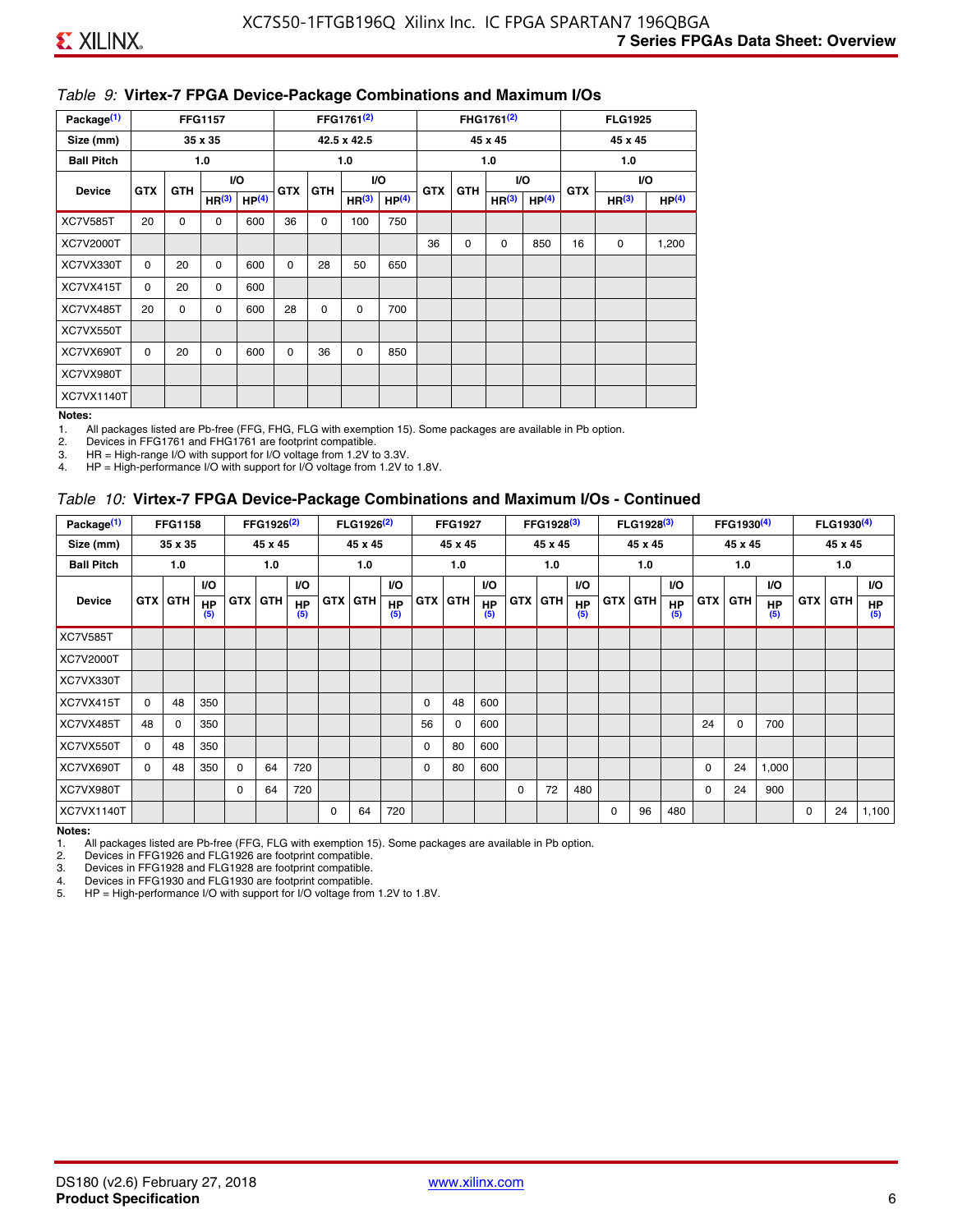#### *Table 11:* **Virtex-7 HT FPGA Device-Package Combinations and Maximum I/Os**

| Package <sup>(1)</sup> |            | <b>FLG1155</b> |       |            | <b>FLG1931</b> |       |            | <b>FLG1932</b> |       |
|------------------------|------------|----------------|-------|------------|----------------|-------|------------|----------------|-------|
| Size (mm)              |            | 35 x 35        |       |            | 45 x 45        |       |            | 45 x 45        |       |
| <b>Ball Pitch</b>      |            | 1.0            |       |            | 1.0            |       |            | 1.0            |       |
|                        |            | <b>GTZ</b>     | VO.   |            |                | VO.   |            | <b>GTZ</b>     | VO.   |
| <b>Device</b>          | <b>GTH</b> |                | HP(2) | <b>GTH</b> | <b>GTZ</b>     | HP(2) | <b>GTH</b> |                | HP(2) |
| XC7VH580T              | 24         | 8              | 400   | 48         | 8              | 600   |            |                |       |
| XC7VH870T              |            |                |       |            |                |       | 72         | 16             | 300   |

#### **Notes:**

1. All packages listed are Pb-free with exemption 15. Some packages are available in Pb option.

2. HP = High-performance I/O with support for I/O voltage from 1.2V to 1.8V.

## **Stacked Silicon Interconnect (SSI) Technology**

There are many challenges associated with creating high capacity FPGAs that Xilinx addresses with the SSI technology. SSI technology enables multiple super logic regions (SLRs) to be combined on a passive interposer layer, using proven manufacturing and assembly techniques from industry leaders, to create a single FPGA with more than ten thousand inter-SLR connections, providing ultra-high bandwidth connectivity with low latency and low power consumption. There are two types of SLRs used in Virtex-7 FPGAs: a logic intensive SLR used in the Virtex-7 T devices and a DSP/block RAM/transceiver-rich SLR used in the Virtex-7 XT and HT devices. SSI technology enables the production of higher capability FPGAs than traditional manufacturing methods, enabling the highest capacity and highest performance FPGAs ever created to reach production more quickly and with less risk than would otherwise be possible. Thousands of super long line (SLL) routing resources and ultra-high performance clock lines that cross between the SLRs ensure that designs span seamlessly across these high-density programmable logic devices.

### **CLBs, Slices, and LUTs**

Some key features of the CLB architecture include:

- Real 6-input look-up tables (LUTs)
- Memory capability within the LUT
- Register and shift register functionality

The LUTs in 7 series FPGAs can be configured as either one 6-input LUT (64-bit ROMs) with one output, or as two 5-input LUTs (32-bit ROMs) with separate outputs but common addresses or logic inputs. Each LUT output can optionally be registered in a flip-flop. Four such LUTs and their eight flip-flops as well as multiplexers and arithmetic carry logic form a slice, and two slices form a configurable logic block (CLB). Four of the eight flip-flops per slice (one per LUT) can optionally be configured as latches.

Between 25–50% of all slices can also use their LUTs as distributed 64-bit RAM or as 32-bit shift registers (SRL32) or as two SRL16s. Modern synthesis tools take advantage of these highly efficient logic, arithmetic, and memory features.

### **Clock Management**

Some of the key highlights of the clock management architecture include:

- High-speed buffers and routing for low-skew clock distribution
- Frequency synthesis and phase shifting
- Low-jitter clock generation and jitter filtering

Each 7 series FPGA has up to 24 clock management tiles (CMTs), each consisting of one mixed-mode clock manager (MMCM) and one phase-locked loop (PLL).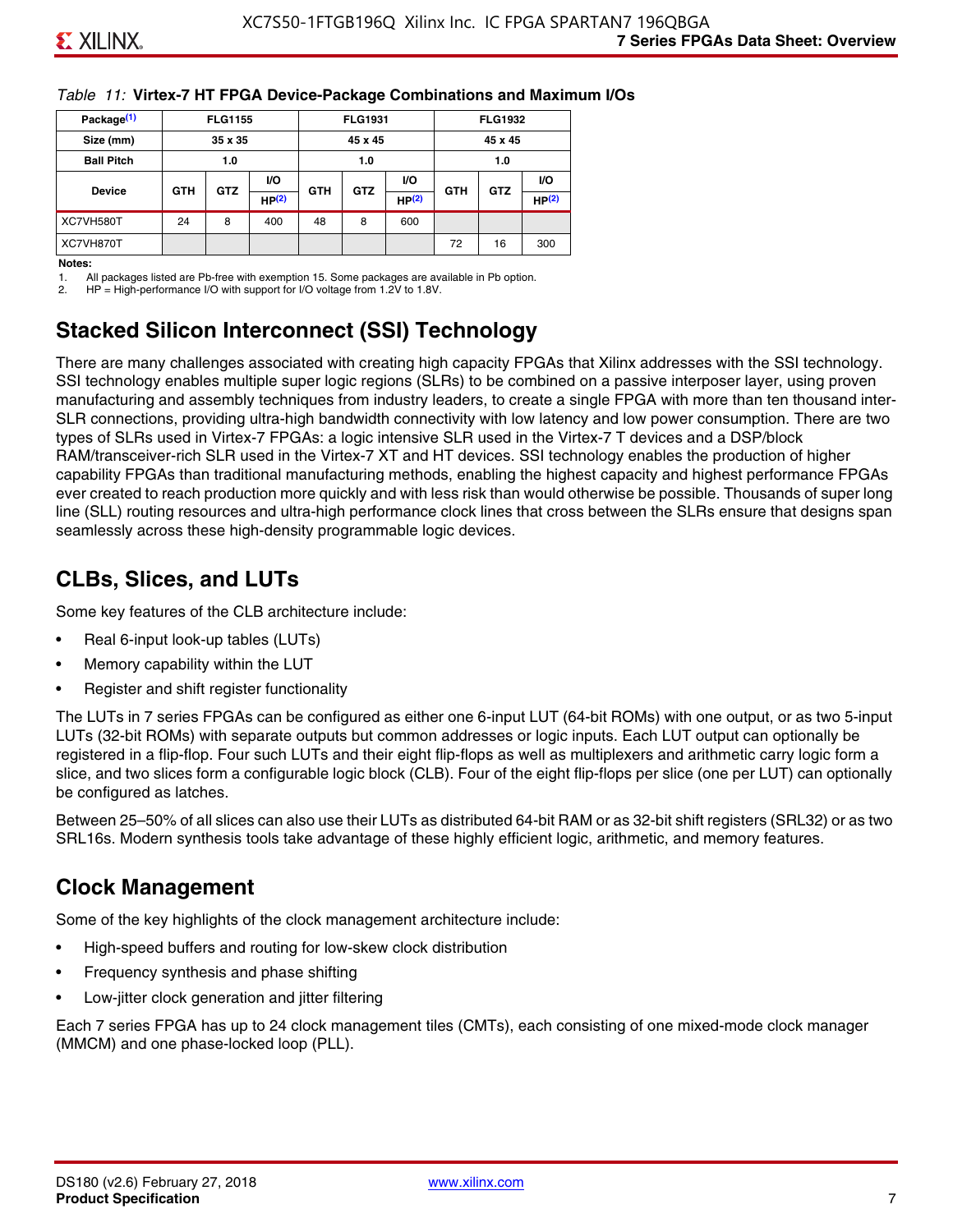### **Mixed-Mode Clock Manager and Phase-Locked Loop**

The MMCM and PLL share many characteristics. Both can serve as a frequency synthesizer for a wide range of frequencies and as a jitter filter for incoming clocks. At the center of both components is a voltage-controlled oscillator (VCO), which speeds up and slows down depending on the input voltage it receives from the phase frequency detector (PFD).

There are three sets of programmable frequency dividers: D, M, and O. The pre-divider D (programmable by configuration and afterwards via DRP) reduces the input frequency and feeds one input of the traditional PLL phase/frequency comparator. The feedback divider M (programmable by configuration and afterwards via DRP) acts as a multiplier because it divides the VCO output frequency before feeding the other input of the phase comparator. D and M must be chosen appropriately to keep the VCO within its specified frequency range. The VCO has eight equally-spaced output phases  $(0^\circ, 45^\circ, 90^\circ, 135^\circ, 180^\circ, 225^\circ, 270^\circ,$  and  $315^\circ$ ). Each can be selected to drive one of the output dividers (six for the PLL, O0 to O5, and seven for the MMCM, O0 to O6), each programmable by configuration to divide by any integer from 1 to 128.

The MMCM and PLL have three input-jitter filter options: low bandwidth, high bandwidth, or optimized mode. Low-bandwidth mode has the best jitter attenuation but not the smallest phase offset. High-bandwidth mode has the best phase offset, but not the best jitter attenuation. Optimized mode allows the tools to find the best setting.

### **MMCM Additional Programmable Features**

The MMCM can have a fractional counter in either the feedback path (acting as a multiplier) or in one output path. Fractional counters allow non-integer increments of  $1/8$  and can thus increase frequency synthesis capabilities by a factor of 8.

The MMCM can also provide fixed or dynamic phase shift in small increments that depend on the VCO frequency. At 1600 MHz, the phase-shift timing increment is 11.2 ps.

### **Clock Distribution**

Each 7 series FPGA provides six different types of clock lines (BUFG, BUFR, BUFIO, BUFH, BUFMR, and the highperformance clock) to address the different clocking requirements of high fanout, short propagation delay, and extremely low skew.

#### **Global Clock Lines**

In each 7 series FPGA (except XC7S6 and XC7S15), 32 global clock lines have the highest fanout and can reach every flipflop clock, clock enable, and set/reset, as well as many logic inputs. There are 12 global clock lines within any clock region driven by the horizontal clock buffers (BUFH). Each BUFH can be independently enabled/disabled, allowing for clocks to be turned off within a region, thereby offering fine-grain control over which clock regions consume power. Global clock lines can be driven by global clock buffers, which can also perform glitchless clock multiplexing and clock enable functions. Global clocks are often driven from the CMT, which can completely eliminate the basic clock distribution delay.

#### **Regional Clocks**

Regional clocks can drive all clock destinations in their region. A region is defined as an area that is 50 I/O and 50 CLB high and half the chip wide. 7 series FPGAs have between two and twenty-four regions. There are four regional clock tracks in every region. Each regional clock buffer can be driven from any of four clock-capable input pins, and its frequency can optionally be divided by any integer from 1 to 8.

#### **I/O Clocks**

I/O clocks are especially fast and serve only I/O logic and serializer/deserializer (SerDes) circuits, as described in the I/O Logic section. The 7 series devices have a direct connection from the MMCM to the I/O for low-jitter, high-performance interfaces.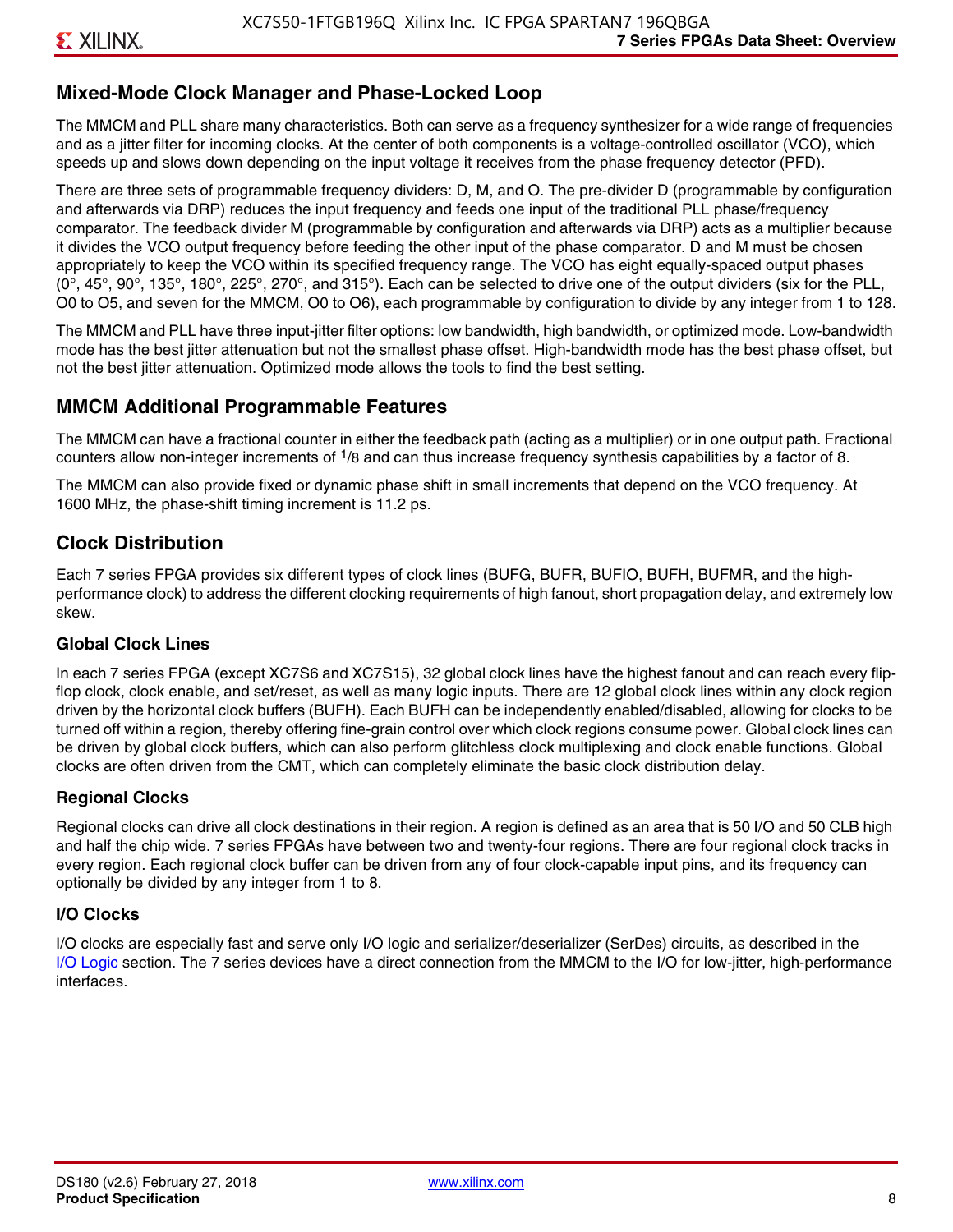### **Block RAM**

Some of the key features of the block RAM include:

- Dual-port 36 Kb block RAM with port widths of up to 72
- Programmable FIFO logic
- Built-in optional error correction circuitry

Every 7 series FPGA has between 5 and 1,880 dual-port block RAMs, each storing 36 Kb. Each block RAM has two completely independent ports that share nothing but the stored data.

### **Synchronous Operation**

Each memory access, read or write, is controlled by the clock. All inputs, data, address, clock enables, and write enables are registered. Nothing happens without a clock. The input address is always clocked, retaining data until the next operation. An optional output data pipeline register allows higher clock rates at the cost of an extra cycle of latency.

During a write operation, the data output can reflect either the previously stored data, the newly written data, or can remain unchanged.

### **Programmable Data Width**

Each port can be configured as 32K  $\times$  1, 16K  $\times$  2, 8K  $\times$  4, 4K  $\times$  9 (or 8), 2K  $\times$  18 (or 16), 1K  $\times$  36 (or 32), or 512  $\times$  72 (or 64). The two ports can have different aspect ratios without any constraints.

Each block RAM can be divided into two completely independent 18 Kb block RAMs that can each be configured to any aspect ratio from 16K  $\times$  1 to 512  $\times$  36. Everything described previously for the full 36 Kb block RAM also applies to each of the smaller 18 Kb block RAMs.

Only in simple dual-port (SDP) mode can data widths of greater than 18 bits (18 Kb RAM) or 36 bits (36 Kb RAM) be accessed. In this mode, one port is dedicated to read operation, the other to write operation. In SDP mode, one side (read or write) can be variable, while the other is fixed to 32/36 or 64/72.

Both sides of the dual-port 36 Kb RAM can be of variable width.

Two adjacent 36 Kb block RAMs can be configured as one cascaded 64K × 1 dual-port RAM without any additional logic.

### **Error Detection and Correction**

Each 64-bit-wide block RAM can generate, store, and utilize eight additional Hamming code bits and perform single-bit error correction and double-bit error detection (ECC) during the read process. The ECC logic can also be used when writing to or reading from external 64- to 72-bit-wide memories.

### **FIFO Controller**

The built-in FIFO controller for single-clock (synchronous) or dual-clock (asynchronous or multirate) operation increments the internal addresses and provides four handshaking flags: full, empty, almost full, and almost empty. The almost full and almost empty flags are freely programmable. Similar to the block RAM, the FIFO width and depth are programmable, but the write and read ports always have identical width.

First word fall-through mode presents the first-written word on the data output even before the first read operation. After the first word has been read, there is no difference between this mode and the standard mode.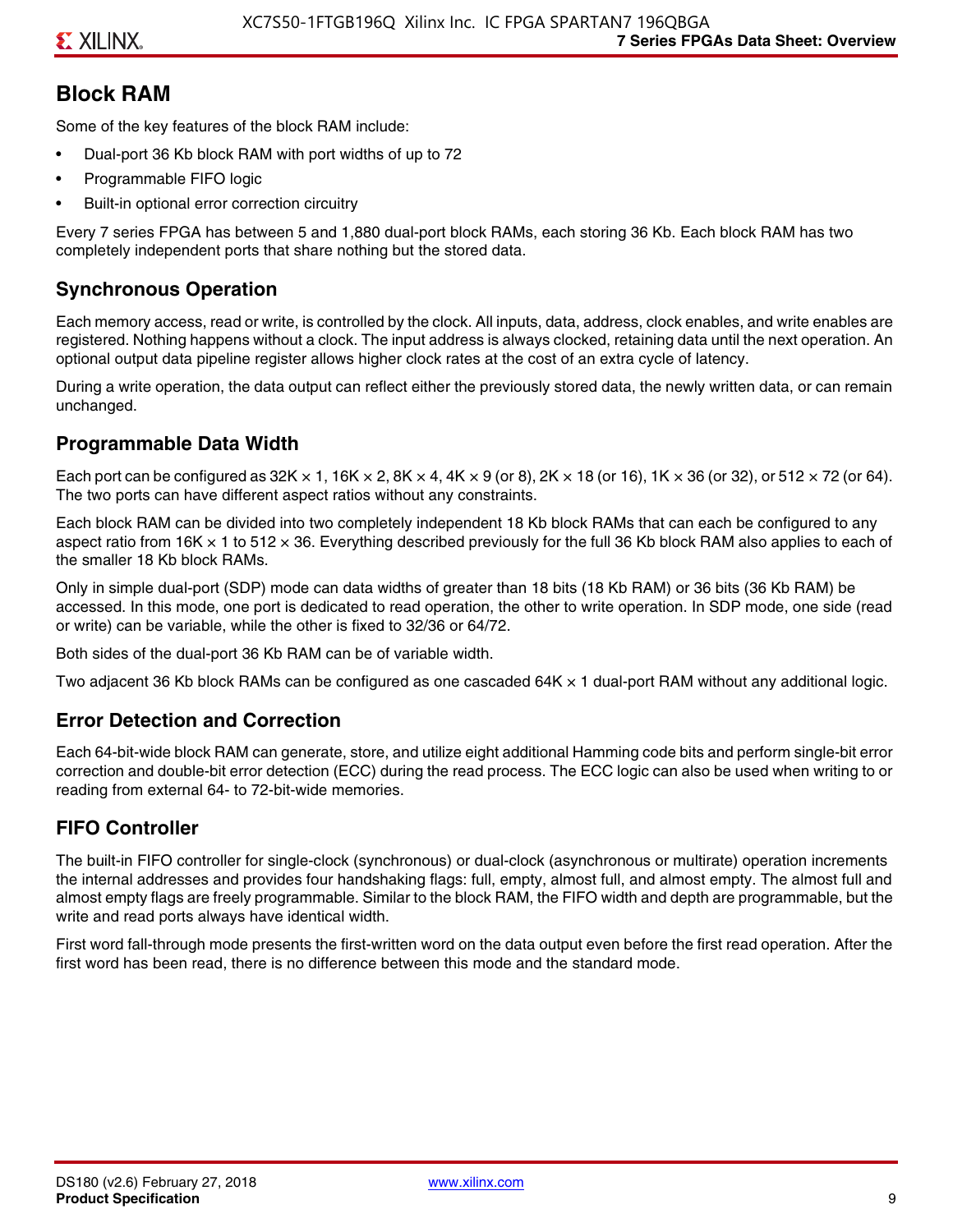# **Digital Signal Processing — DSP Slice**

Some highlights of the DSP functionality include:

- $25 \times 18$  two's complement multiplier/accumulator high-resolution (48 bit) signal processor
- Power saving pre-adder to optimize symmetrical filter applications
- Advanced features: optional pipelining, optional ALU, and dedicated buses for cascading

DSP applications use many binary multipliers and accumulators, best implemented in dedicated DSP slices. All 7 series FPGAs have many dedicated, full custom, low-power DSP slices, combining high speed with small size while retaining system design flexibility.

Each DSP slice fundamentally consists of a dedicated 25 × 18 bit two's complement multiplier and a 48-bit accumulator, both capable of operating up to 741 MHz. The multiplier can be dynamically bypassed, and two 48-bit inputs can feed a single-instruction-multiple-data (SIMD) arithmetic unit (dual 24-bit add/subtract/accumulate or quad 12-bit add/subtract/accumulate), or a logic unit that can generate any one of ten different logic functions of the two operands.

The DSP includes an additional pre-adder, typically used in symmetrical filters. This pre-adder improves performance in densely packed designs and reduces the DSP slice count by up to 50%. The DSP also includes a 48-bit-wide Pattern Detector that can be used for convergent or symmetric rounding. The pattern detector is also capable of implementing 96-bit-wide logic functions when used in conjunction with the logic unit.

The DSP slice provides extensive pipelining and extension capabilities that enhance the speed and efficiency of many applications beyond digital signal processing, such as wide dynamic bus shifters, memory address generators, wide bus multiplexers, and memory-mapped I/O register files. The accumulator can also be used as a synchronous up/down counter.

## **Input/Output**

Some highlights of the input/output functionality include:

- High-performance SelectIO technology with support for 1,866 Mb/s DDR3
- High-frequency decoupling capacitors within the package for enhanced signal integrity
- Digitally Controlled Impedance that can be 3-stated for lowest power, high-speed I/O operation

The number of I/O pins varies depending on device and package size. Each I/O is configurable and can comply with a large number of I/O standards. With the exception of the supply pins and a few dedicated configuration pins, all other package pins have the same I/O capabilities, constrained only by certain banking rules. The I/O in 7 series FPGAs are classed as high range (HR) or high performance (HP). The HR I/Os offer the widest range of voltage support, from 1.2V to 3.3V. The HP I/Os are optimized for highest performance operation, from 1.2V to 1.8V.

HR and HP I/O pins in 7 series FPGAs are organized in banks, with 50 pins per bank. Each bank has one common V<sub>CCO</sub> output supply, which also powers certain input buffers. Some single-ended input buffers require an internally generated or an externally applied reference voltage ( $V_{RFF}$ ). There are two  $V_{RFF}$  pins per bank (except configuration bank 0). A single bank can have only one  $V_{\text{RFF}}$  voltage value.

Xilinx 7 series FPGAs use a variety of package types to suit the needs of the user, including small form factor wire-bond packages for lowest cost; conventional, high performance flip-chip packages; and bare-die flip-chip packages that balance smaller form factor with high performance. In the flip-chip packages, the silicon device is attached to the package substrate using a high-performance flip-chip process. Controlled ESR discrete decoupling capacitors are mounted on the package substrate to optimize signal integrity under simultaneous switching of outputs (SSO) conditions.

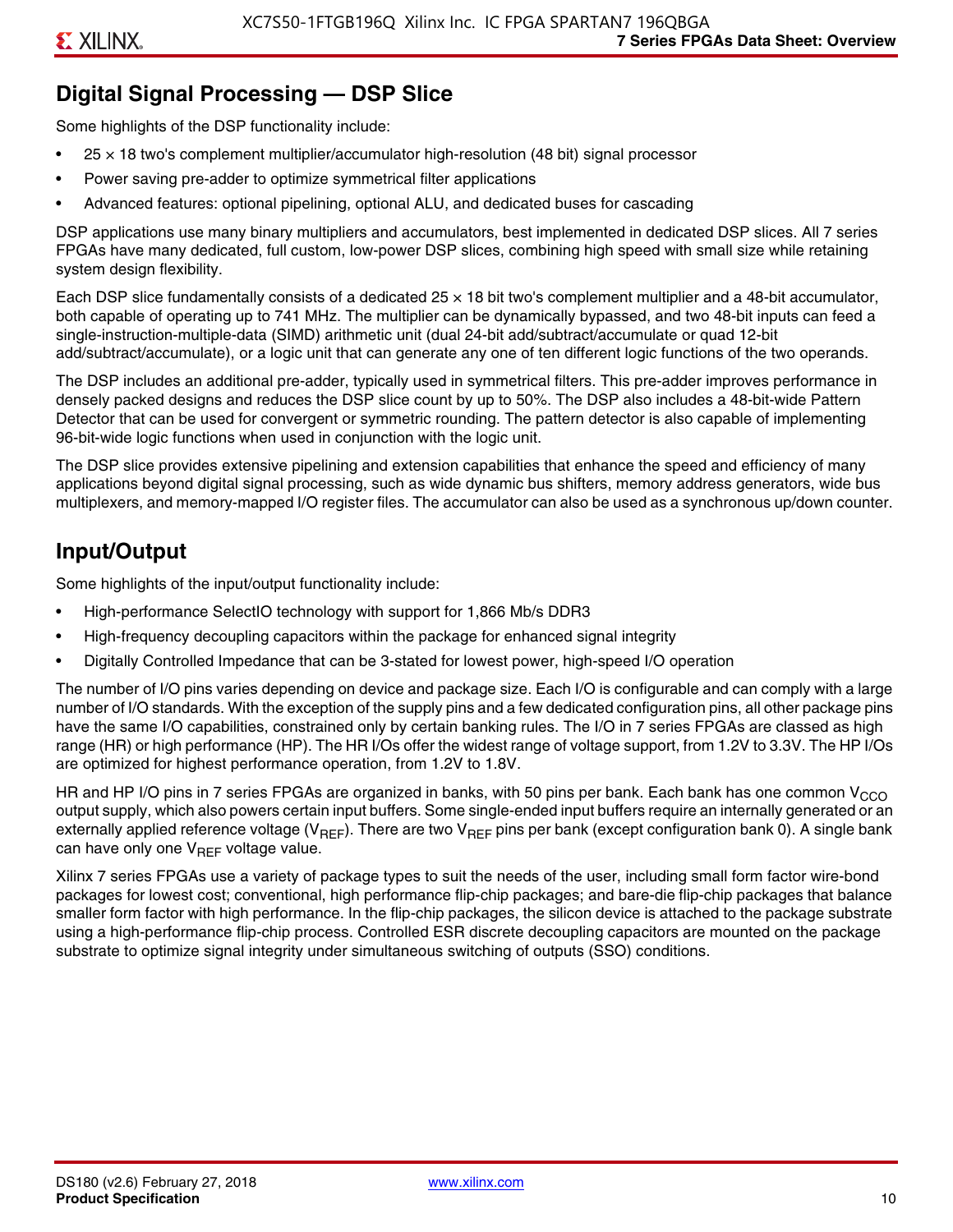### **I/O Electrical Characteristics**

Single-ended outputs use a conventional CMOS push/pull output structure driving High towards  $V_{CCO}$  or Low towards ground, and can be put into a high-Z state. The system designer can specify the slew rate and the output strength. The input is always active but is usually ignored while the output is active. Each pin can optionally have a weak pull-up or a weak pulldown resistor.

Most signal pin pairs can be configured as differential input pairs or output pairs. Differential input pin pairs can optionally be terminated with a 100Ω internal resistor. All 7 series devices support differential standards beyond LVDS: RSDS, BLVDS, differential SSTL, and differential HSTL.

Each of the I/Os supports memory I/O standards, such as single-ended and differential HSTL as well as single-ended SSTL and differential SSTL. The SSTL I/O standard can support data rates of up to 1,866 Mb/s for DDR3 interfacing applications.

#### **3-State Digitally Controlled Impedance and Low Power I/O Features**

The 3-state Digitally Controlled Impedance (T\_DCI) can control the output drive impedance (series termination) or can provide parallel termination of an input signal to V<sub>CCO</sub> or split (Thevenin) termination to V<sub>CCO</sub>/2. This allows users to eliminate off-chip termination for signals using T\_DCI. In addition to board space savings, the termination automatically turns off when in output mode or when 3-stated, saving considerable power compared to off-chip termination. The I/Os also have low power modes for IBUF and IDELAY to provide further power savings, especially when used to implement memory interfaces.

### **I/O Logic**

#### **Input and Output Delay**

All inputs and outputs can be configured as either combinatorial or registered. Double data rate (DDR) is supported by all inputs and outputs. Any input and some outputs can be individually delayed by up to 32 increments of 78 ps, 52 ps, or 39 ps each. Such delays are implemented as IDELAY and ODELAY. The number of delay steps can be set by configuration and can also be incremented or decremented while in use.

#### **ISERDES and OSERDES**

Many applications combine high-speed, bit-serial I/O with slower parallel operation inside the device. This requires a serializer and deserializer (SerDes) inside the I/O structure. Each I/O pin possesses an 8-bit IOSERDES (ISERDES and OSERDES) capable of performing serial-to-parallel or parallel-to-serial conversions with programmable widths of 2, 3, 4, 5, 6, 7, or 8 bits. By cascading two IOSERDES from two adjacent pins (default from differential I/O), wider width conversions of 10 and 14 bits can also be supported. The ISERDES has a special oversampling mode capable of asynchronous data recovery for applications like a 1.25 Gb/s LVDS I/O-based SGMII interface.

### **Low-Power Gigabit Transceivers**

Some highlights of the Low-Power Gigabit Transceivers include:

- High-performance transceivers capable of up to 6.6 Gb/s (GTP), 12.5 Gb/s (GTX), 13.1 Gb/s (GTH), or 28.05 Gb/s (GTZ) line rates depending on the family, enabling the first single device for 400G implementations.
- Low-power mode optimized for chip-to-chip interfaces.
- Advanced Transmit pre and post emphasis, receiver linear equalization (CTLE), and decision feedback equalization (DFE) for long reach or backplane applications. Auto-adaption at receiver equalization and on-chip Eye Scan for easy serial link tuning.

Ultra-fast serial data transmission to optical modules, between ICs on the same PCB, over the backplane, or over longer distances is becoming increasingly popular and important to enable customer line cards to scale to 100 Gb/s and onwards to 400 Gb/s. It requires specialized dedicated on-chip circuitry and differential I/O capable of coping with the signal integrity issues at these high data rates.

The transceiver count in the 7 series FPGAs ranges from up to 16 transceiver circuits in the Artix-7 family, up to 32 transceiver circuits in the Kintex-7 family, and up to 96 transceiver circuits in the Virtex-7 family. Each serial transceiver is a combined transmitter and receiver. The various 7 series serial transceivers use either a combination of ring oscillators and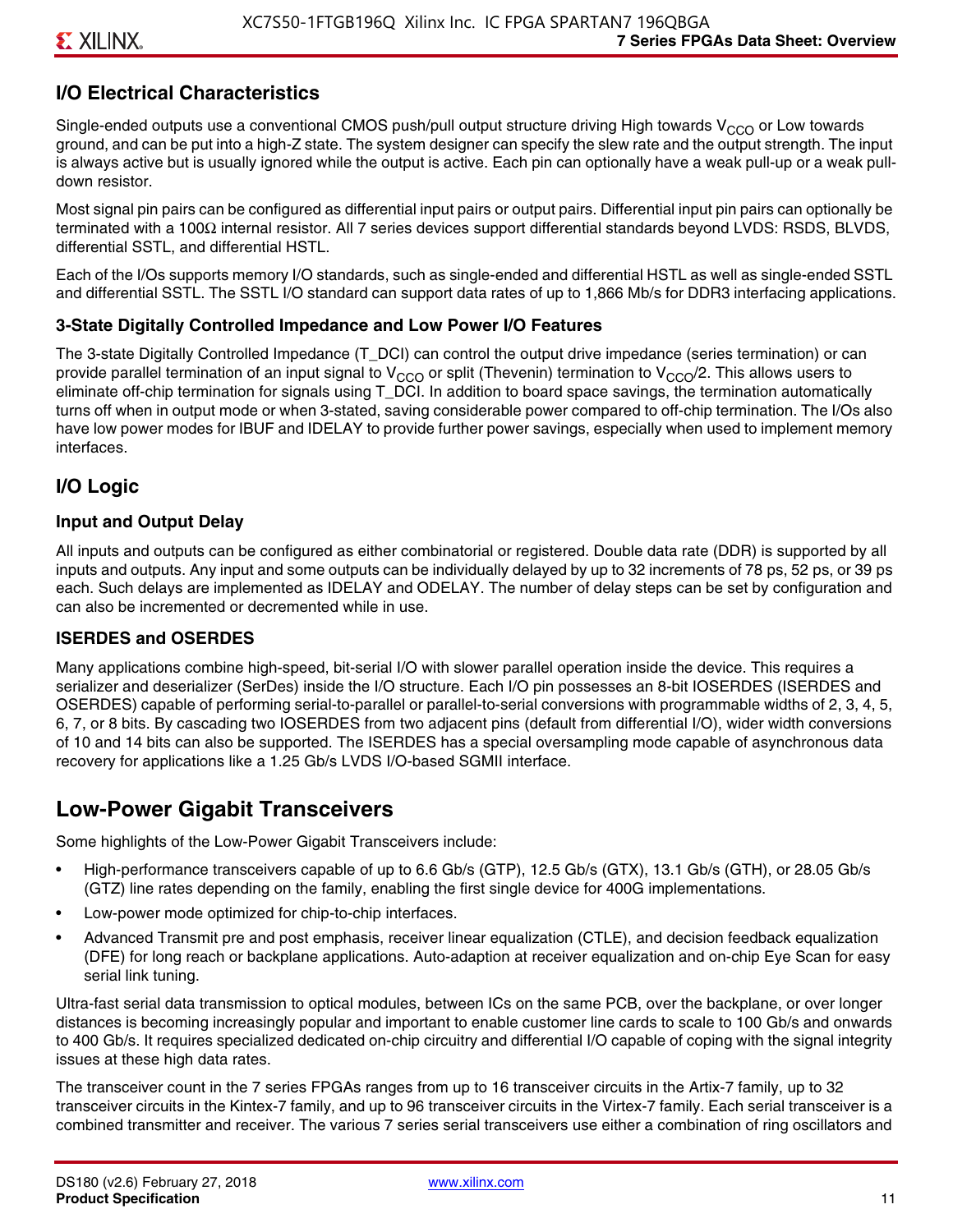LC tank or, in the case of the GTZ, a single LC tank architecture to allow the ideal blend of flexibility and performance while enabling IP portability across the family members. The different 7 series family members offer different top-end data rates. The GTP operates up to 6.6 Gb/s, the GTX operates up to 12.5 Gb/s, the GTH operates up to 13.1 Gb/s, and the GTZ operates up to 28.05 Gb/s. Lower data rates can be achieved using FPGA logic-based oversampling. The serial transmitter and receiver are independent circuits that use an advanced PLL architecture to multiply the reference frequency input by certain programmable numbers up to 100 to become the bit-serial data clock. Each transceiver has a large number of userdefinable features and parameters. All of these can be defined during device configuration, and many can also be modified during operation.

### **Transmitter**

The transmitter is fundamentally a parallel-to-serial converter with a conversion ratio of 16, 20, 32, 40, 64, or 80. Additionally, the GTZ transmitter supports up to 160 bit data widths. This allows the designer to trade-off datapath width for timing margin in high-performance designs. These transmitter outputs drive the PC board with a single-channel differential output signal. TXOUTCLK is the appropriately divided serial data clock and can be used directly to register the parallel data coming from the internal logic. The incoming parallel data is fed through an optional FIFO and has additional hardware support for the 8B/10B, 64B/66B, or 64B/67B encoding schemes to provide a sufficient number of transitions. The bit-serial output signal drives two package pins with differential signals. This output signal pair has programmable signal swing as well as programmable pre- and post-emphasis to compensate for PC board losses and other interconnect characteristics. For shorter channels, the swing can be reduced to reduce power consumption.

#### **Receiver**

The receiver is fundamentally a serial-to-parallel converter, changing the incoming bit-serial differential signal into a parallel stream of words, each 16, 20, 32, 40, 64, or 80 bits. Additionally, the GTZ receiver supports up to 160 bit data widths. This allows the FPGA designer to trade-off internal datapath width versus logic timing margin. The receiver takes the incoming differential data stream, feeds it through programmable linear and decision feedback equalizers (to compensate for PC board and other interconnect characteristics), and uses the reference clock input to initiate clock recognition. There is no need for a separate clock line. The data pattern uses non-return-to-zero (NRZ) encoding and optionally guarantees sufficient data transitions by using the selected encoding scheme. Parallel data is then transferred into the FPGA logic using the RXUSRCLK clock. For short channels, the transceivers offers a special low power mode (LPM) to reduce power consumption by approximately 30%.

### **Out-of-Band Signaling**

The transceivers provide out-of-band (OOB) signaling, often used to send low-speed signals from the transmitter to the receiver while high-speed serial data transmission is not active. This is typically done when the link is in a powered-down state or has not yet been initialized. This benefits PCI Express and SATA/SAS applications.

### **Integrated Interface Blocks for PCI Express Designs**

Highlights of the integrated blocks for PCI Express include:

- Compliant to the PCI Express Base Specification 2.1 or 3.0 (depending of family) with Endpoint and Root Port capability
- Supports Gen1 (2.5 Gb/s), Gen2 (5 Gb/s), and Gen3 (8 Gb/s) depending on device family
- Advanced configuration options, Advanced Error Reporting (AER), and End-to-End CRC (ECRC) Advanced Error Reporting and ECRC features
- Multiple-function and single root I/O virtualization (SR-IOV) support enabled through soft-logic wrappers or embedded in the integrated block depending on family

All Artix-7, Kintex-7, and Virtex-7 devices include at least one integrated block for PCI Express technology that can be configured as an Endpoint or Root Port, compliant to the PCI Express Base Specification Revision 2.1 or 3.0. The Root Port can be used to build the basis for a compatible Root Complex, to allow custom FPGA-to-FPGA communication via the PCI Express protocol, and to attach ASSP Endpoint devices, such as Ethernet Controllers or Fibre Channel HBAs, to the FPGA.

This block is highly configurable to system design requirements and can operate 1, 2, 4, or 8 lanes at the 2.5 Gb/s, 5.0 Gb/s, and 8.0 Gb/s data rates. For high-performance applications, advanced buffering techniques of the block offer a flexible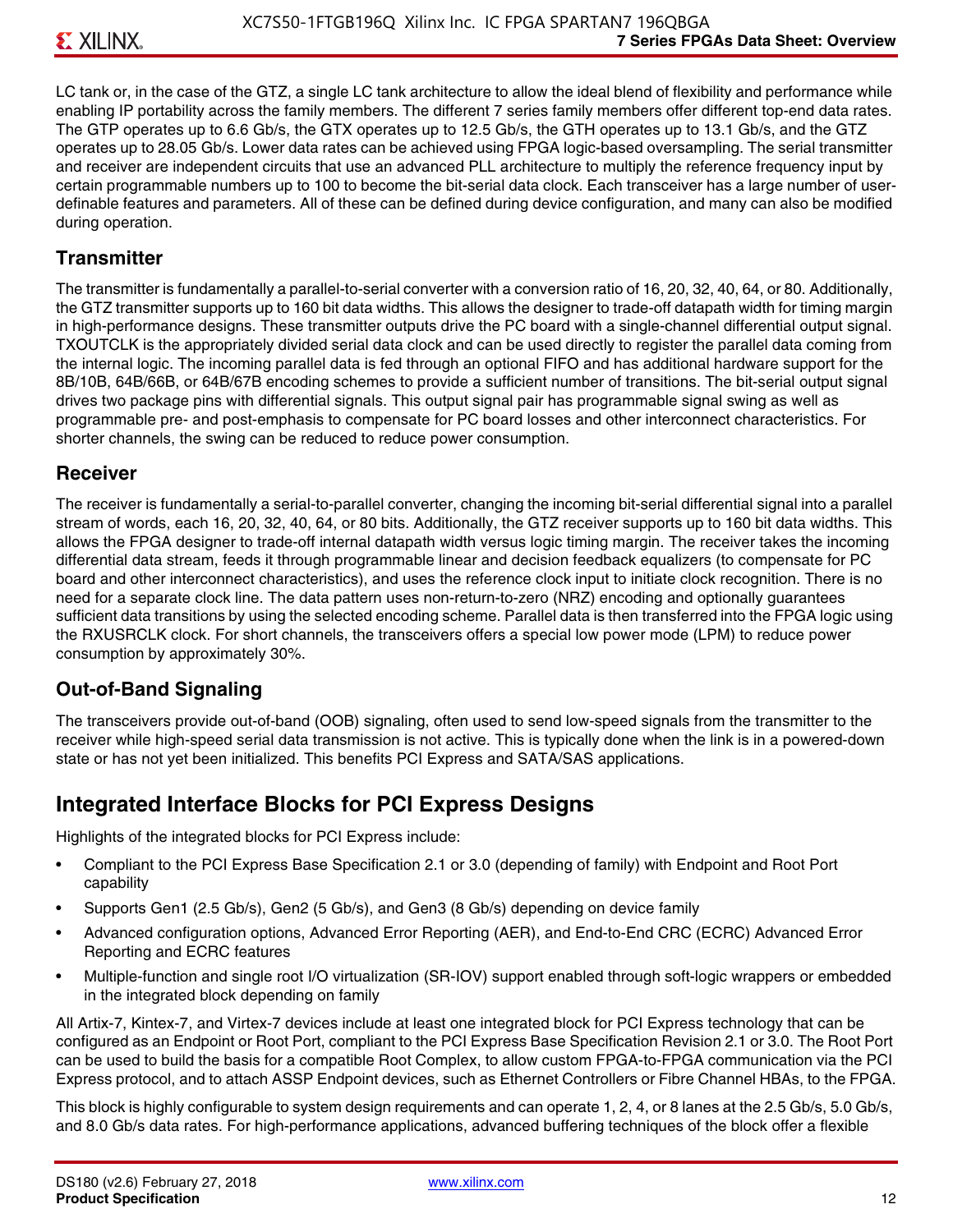maximum payload size of up to 1,024 bytes. The integrated block interfaces to the integrated high-speed transceivers for serial connectivity and to block RAMs for data buffering. Combined, these elements implement the Physical Layer, Data Link Layer, and Transaction Layer of the PCI Express protocol.

Xilinx provides a light-weight, configurable, easy-to-use LogiCORE™ IP wrapper that ties the various building blocks (the integrated block for PCI Express, the transceivers, block RAM, and clocking resources) into an Endpoint or Root Port solution. The system designer has control over many configurable parameters: lane width, maximum payload size, FPGA logic interface speeds, reference clock frequency, and base address register decoding and filtering.

Xilinx offers two wrappers for the integrated block: AXI4-Stream and AXI4 (memory mapped). Note that legacy TRN/Local Link is not available in 7 series devices for the integrated block for PCI Express. AXI4-Stream is designed for existing customers of the integrated block and enables easy migration to AXI4-Stream from TRN. AXI4 (memory mapped) is designed for Xilinx Platform Studio/EDK design flow and MicroBlaze™ processor based designs.

More information and documentation on solutions for PCI Express designs can be found at: <http://www.xilinx.com/products/technology/pci-express.html>.

# **Configuration**

There are many advanced configuration features, including:

- High-speed SPI and BPI (parallel NOR) configuration
- Built-in MultiBoot and safe-update capability
- 256-bit AES encryption with HMAC/SHA-256 authentication
- Built-in SEU detection and correction
- Partial reconfiguration

Xilinx 7 series FPGAs store their customized configuration in SRAM-type internal latches. There are up to 450 Mb configuration bits, depending on device size and user-design implementation options. The configuration storage is volatile and must be reloaded whenever the FPGA is powered up. This storage can also be reloaded at any time by pulling the PROGRAM B pin Low. Several methods and data formats for loading configuration are available, determined by the three mode pins.

The SPI interface (x1, x2, and x4 modes) and the BPI interface (parallel-NOR x8 and x16) are two common methods used for configuring the FPGA. Users can directly connect an SPI or BPI flash to the FPGA, and the FPGA's internal configuration logic reads the bitstream out of the flash and configures itself. The FPGA automatically detects the bus width on the fly, eliminating the need for any external controls or switches. Bus widths supported are x1, x2, and x4 for SPI, and x8 and x16 for BPI. The larger bus widths increase configuration speed and reduce the amount of time it takes for the FPGA to start up after power-on. Some configuration options such as BPI are not supported in all device-package combinations. Refer to [UG470,](http://www.xilinx.com/support/documentation/user_guides/ug470_7Series_Config.pdf) *7 Series FPGAs Configuration User Guide* for details.

In master mode, the FPGA can drive the configuration clock from an internally generated clock, or for higher speed configuration, the FPGA can use an external configuration clock source. This allows high-speed configuration with the ease of use characteristic of master mode. Slave modes up to 32 bits wide are also supported by the FPGA that are especially useful for processor-driven configuration.

The FPGA has the ability to reconfigure itself with a different image using SPI or BPI flash, eliminating the need for an external controller. The FPGA can reload its original design in case there are any errors in the data transmission, ensuring an operational FPGA at the end of the process. This is especially useful for updates to a design after the end product has been shipped. Customers can ship their products with an early version of the design, thus getting their products to market faster. This feature allows customers to keep their end users current with the most up-to-date designs while the product is already in the field.

The dynamic reconfiguration port (DRP) gives the system designer easy access to the configuration and status registers of the MMCM, PLL, XADC, transceivers, and integrated block for PCI Express. The DRP behaves like a set of memory-mapped registers, accessing and modifying block-specific configuration bits as well as status and control registers.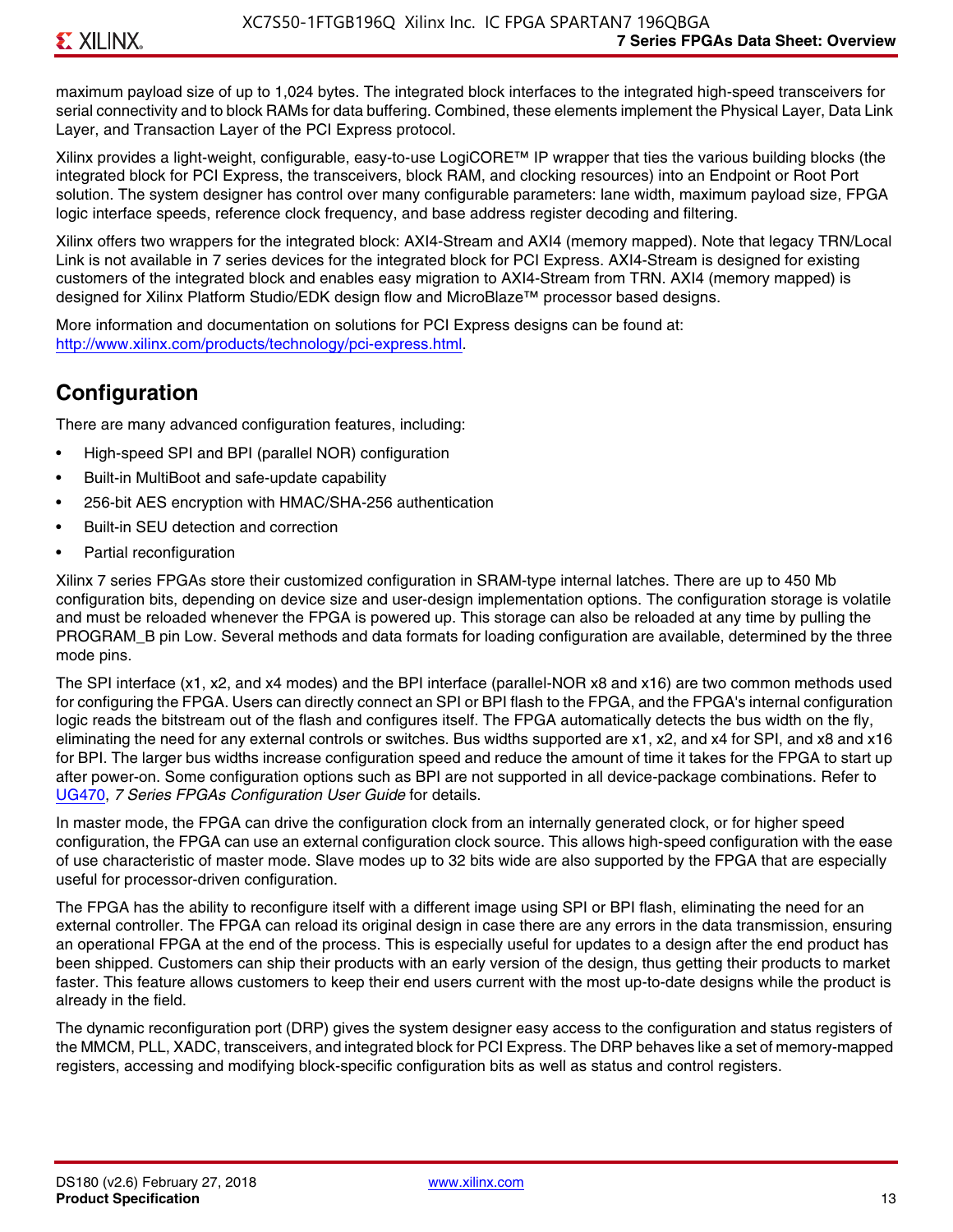### **Encryption, Readback, and Partial Reconfiguration**

In all 7 series FPGAs (except XC7S6 and XC7S15), the FPGA bitstream, which contains sensitive customer IP, can be protected with 256-bit AES encryption and HMAC/SHA-256 authentication to prevent unauthorized copying of the design. The FPGA performs decryption on the fly during configuration using an internally stored 256-bit key. This key can reside in battery-backed RAM or in nonvolatile eFUSE bits.

Most configuration data can be read back without affecting the system's operation. Typically, configuration is an all-or-nothing operation, but Xilinx 7 series FPGAs support partial reconfiguration. This is an extremely powerful and flexible feature that allows the user to change portions of the FPGA while other portions remain static. Users can time-slice these portions to fit more IP into smaller devices, saving cost and power. Where applicable in certain designs, partial reconfiguration can greatly improve the versatility of the FPGA.

# **XADC (Analog-to-Digital Converter)**

Highlights of the XADC architecture include:

- Dual 12-bit 1 MSPS analog-to-digital converters (ADCs)
- Up to 17 flexible and user-configurable analog inputs
- On-chip or external reference option
- On-chip temperature ( $\pm 4^{\circ}$ C max error) and power supply ( $\pm 1\%$  max error) sensors
- Continuous JTAG access to ADC measurements

All Xilinx 7 series FPGAs (except XC7S6 and XC7S15) integrate a new flexible analog interface called XADC. When combined with the programmable logic capability of the 7 series FPGAs, the XADC can address a broad range of data acquisition and monitoring requirements. For more information, go to: [http://www.xilinx.com/ams.](http://www.xilinx.com/ams)

The XADC contains two 12-bit 1 MSPS ADCs with separate track and hold amplifiers, an on-chip analog multiplexer (up to 17 external analog input channels supported), and on-chip thermal and supply sensors. The two ADCs can be configured to simultaneously sample two external-input analog channels. The track and hold amplifiers support a range of analog input signal types, including unipolar, bipolar, and differential. The analog inputs can support signal bandwidths of at least 500 KHz at sample rates of 1MSPS. It is possible to support higher analog bandwidths using external analog multiplexer mode with the dedicated analog input (see [UG480](http://www.xilinx.com/support/documentation/user_guides/ug480_7Series_XADC.pdf), 7 Series FPGAs and Zynq-7000 All Programmable SoC XADC Dual 12-Bit 1 MSPS Analog-to-Digital Converter User Guide)*.*

The XADC optionally uses an on-chip reference circuit  $(\pm 1\%)$ , thereby eliminating the need for any external active components for basic on-chip monitoring of temperature and power supply rails. To achieve the full 12-bit performance of the ADCs, an external 1.25V reference IC is recommended.

If the XADC is not instantiated in a design, then by default it digitizes the output of all on-chip sensors. The most recent measurement results (together with maximum and minimum readings) are stored in dedicated registers for access at any time via the JTAG interface. User-defined alarm thresholds can automatically indicate over-temperature events and unacceptable power supply variation. A user-specified limit (for example, 100°C) can be used to initiate an automatic powerdown.

### **EasyPath-7 FPGAs**

EasyPath-7 FPGAs provide a fast, simple, and risk-free solution for cost reducing Kintex-7, Virtex-7 T, and Virtex-7 XT FPGA designs. EasyPath-7 FPGAs support the same packages, speed grades, and match all Kintex-7 or Virtex-7 FPGA data sheet specifications (in function and timing). With no re-engineering or re-qualification, EasyPath-7 FPGAs deliver the lowest total product cost compared to any other FPGA cost-reduction solution.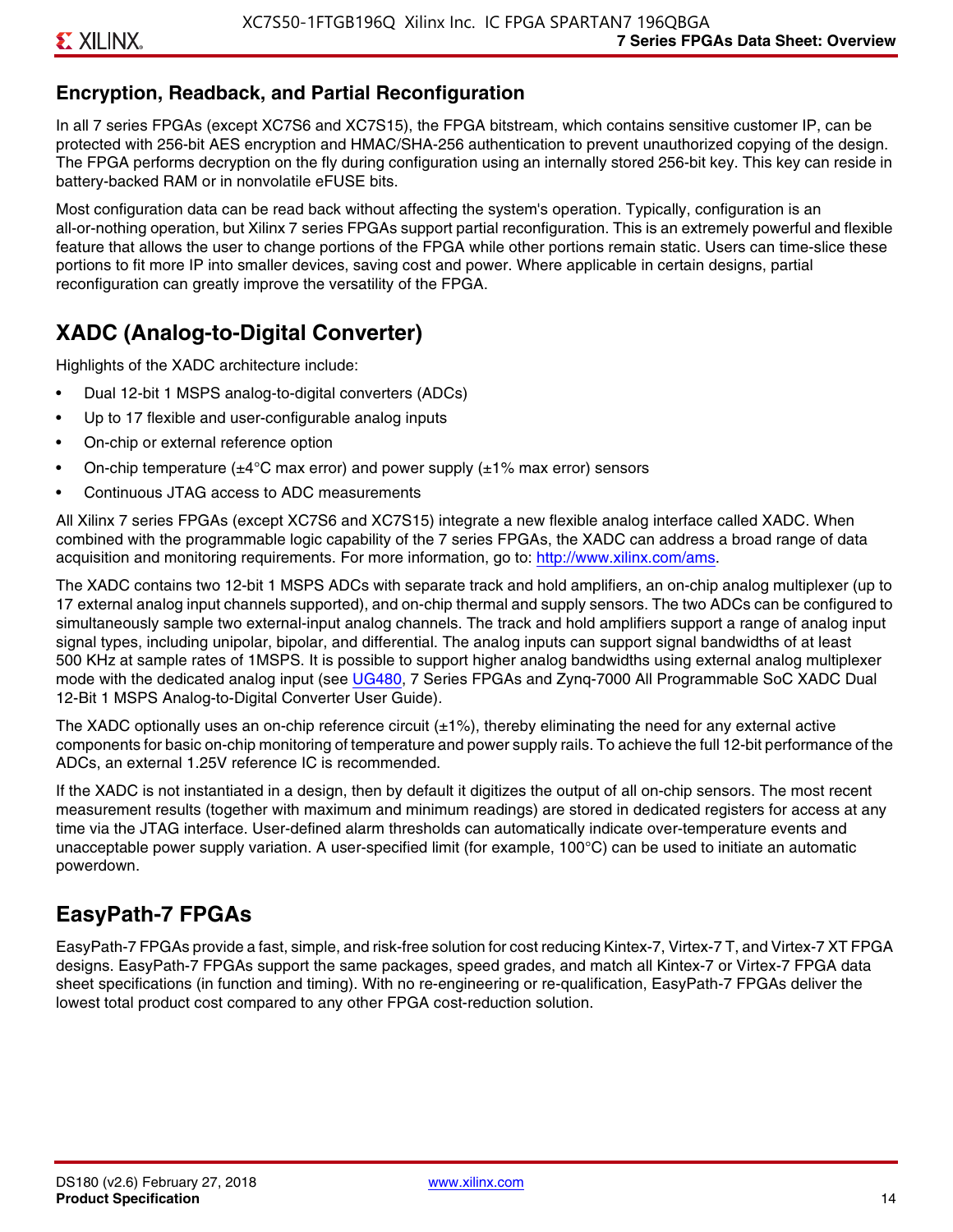### **7 Series FPGA Ordering Information**

Table 12 shows the speed and temperature grades available in the different device families. Some devices might not be available in every speed and temperature grade.

#### *Table 12:* **7 Series Speed Grade and Temperature Ranges**

| <b>Device</b> |                                    |                                                        |                                                    | Speed Grade, Temperature Range, and Operating Voltage  |                                                      |
|---------------|------------------------------------|--------------------------------------------------------|----------------------------------------------------|--------------------------------------------------------|------------------------------------------------------|
| Family        | <b>Devices</b>                     | <b>Commercial (C)</b><br>$0^\circ$ C to +85 $^\circ$ C | Extended (E)<br>$0^{\circ}$ C to +100 $^{\circ}$ C | Industrial (I)<br>$-40^{\circ}$ C to +100 $^{\circ}$ C | Expanded (Q)<br>$-40^{\circ}$ C to +125 $^{\circ}$ C |
|               |                                    | $-2C(1.0V)$                                            |                                                    | $-21(1.0V)$                                            |                                                      |
| Spartan-7     | All                                | $-1C(1.0V)$                                            |                                                    | $-11(1.0V)$                                            | $-1Q(1.0V)$                                          |
|               |                                    |                                                        |                                                    | $-1LI(0.95V)$                                          |                                                      |
|               |                                    |                                                        | $-3E(1.0V)$                                        |                                                        |                                                      |
|               |                                    | $-2C(1.0V)$                                            |                                                    | $-21(1.0V)$                                            |                                                      |
| Artix-7       | All                                |                                                        | -2LE (1.0V or 0.9V)                                |                                                        |                                                      |
|               |                                    | $-1C(1.0V)$                                            |                                                    | $-11(1.0V)$                                            |                                                      |
|               |                                    |                                                        |                                                    | $-1LI(0.95V)$                                          |                                                      |
|               |                                    |                                                        | $-3E(1.0V)$                                        |                                                        |                                                      |
|               | XC7K70T                            | $-2C(1.0V)$                                            |                                                    | $-21(1.0V)$                                            |                                                      |
|               |                                    |                                                        | -2LE (1.0V or 0.9V)                                |                                                        |                                                      |
|               |                                    | $-1C(1.0V)$                                            |                                                    | $-11(1.0V)$                                            |                                                      |
| Kintex-7      | <b>XC7K160T</b>                    |                                                        | $-3E(1.0V)$                                        |                                                        |                                                      |
|               | <b>XC7K325T</b><br><b>XC7K355T</b> | $-2C(1.0V)$                                            |                                                    | $-21(1.0V)$                                            |                                                      |
|               | <b>XC7K410T</b>                    |                                                        | -2LE (1.0V or 0.9V)                                | $-2LI(0.95V)$                                          |                                                      |
|               | <b>XC7K420T</b><br><b>XC7K480T</b> | $-1C(1.0V)$                                            |                                                    | $-11(1.0V)$                                            |                                                      |
|               |                                    |                                                        | $-3E(1.0V)$                                        |                                                        |                                                      |
|               |                                    | $-2C(1.0V)$                                            |                                                    | $-21(1.0V)$                                            |                                                      |
|               | <b>XC7V585T</b>                    |                                                        | $-2LE(1.0V)$                                       |                                                        |                                                      |
|               |                                    | $-1C(1.0V)$                                            |                                                    | $-11(1.0V)$                                            |                                                      |
| Virtex-7 T    |                                    | $-2C(1.0V)$                                            |                                                    |                                                        |                                                      |
|               |                                    |                                                        | $-2GE(1.0V)$                                       |                                                        |                                                      |
|               | XC7V2000T                          |                                                        | $-2LE(1.0V)$                                       |                                                        |                                                      |
|               |                                    | $-1C(1.0V)$                                            |                                                    | $-11(1.0V)$                                            |                                                      |
|               |                                    |                                                        | $-3E(1.0V)$                                        |                                                        |                                                      |
|               | XC7VX330T                          | $-2C(1.0V)$                                            |                                                    | $-21(1.0V)$                                            |                                                      |
|               | XC7VX415T<br>XC7VX485T             |                                                        | $-2LE(1.0V)$                                       |                                                        |                                                      |
|               | XC7VX550T<br>XC7VX690T             |                                                        |                                                    |                                                        |                                                      |
|               |                                    | $-1C(1.0V)$                                            |                                                    | $-11(1.0V)$                                            |                                                      |
|               |                                    | $-2C(1.0V)$                                            |                                                    |                                                        |                                                      |
| Virtex-7 XT   | XC7VX980T                          |                                                        | $-2LE(1.0V)$                                       |                                                        |                                                      |
|               |                                    | $-1C(1.0V)$                                            |                                                    | $-11(1.0V)$                                            |                                                      |
|               |                                    | $-2C(1.0V)$                                            |                                                    |                                                        |                                                      |
|               |                                    |                                                        | $-2GE(1.0V)$                                       |                                                        |                                                      |
|               | XC7VX1140T                         |                                                        | $-2LE(1.0V)$                                       |                                                        |                                                      |
|               |                                    | $-1C(1.0V)$                                            |                                                    | $-11(1.0V)$                                            |                                                      |
|               |                                    | $-2C(1.0V)$                                            |                                                    |                                                        |                                                      |
|               |                                    |                                                        | $-2GE(1.0V)$                                       |                                                        |                                                      |
| Virtex-7 HT   | All                                |                                                        | $-2LE(1.0V)$                                       |                                                        |                                                      |
|               |                                    | $-1C(1.0V)$                                            |                                                    |                                                        |                                                      |
|               |                                    |                                                        |                                                    |                                                        |                                                      |

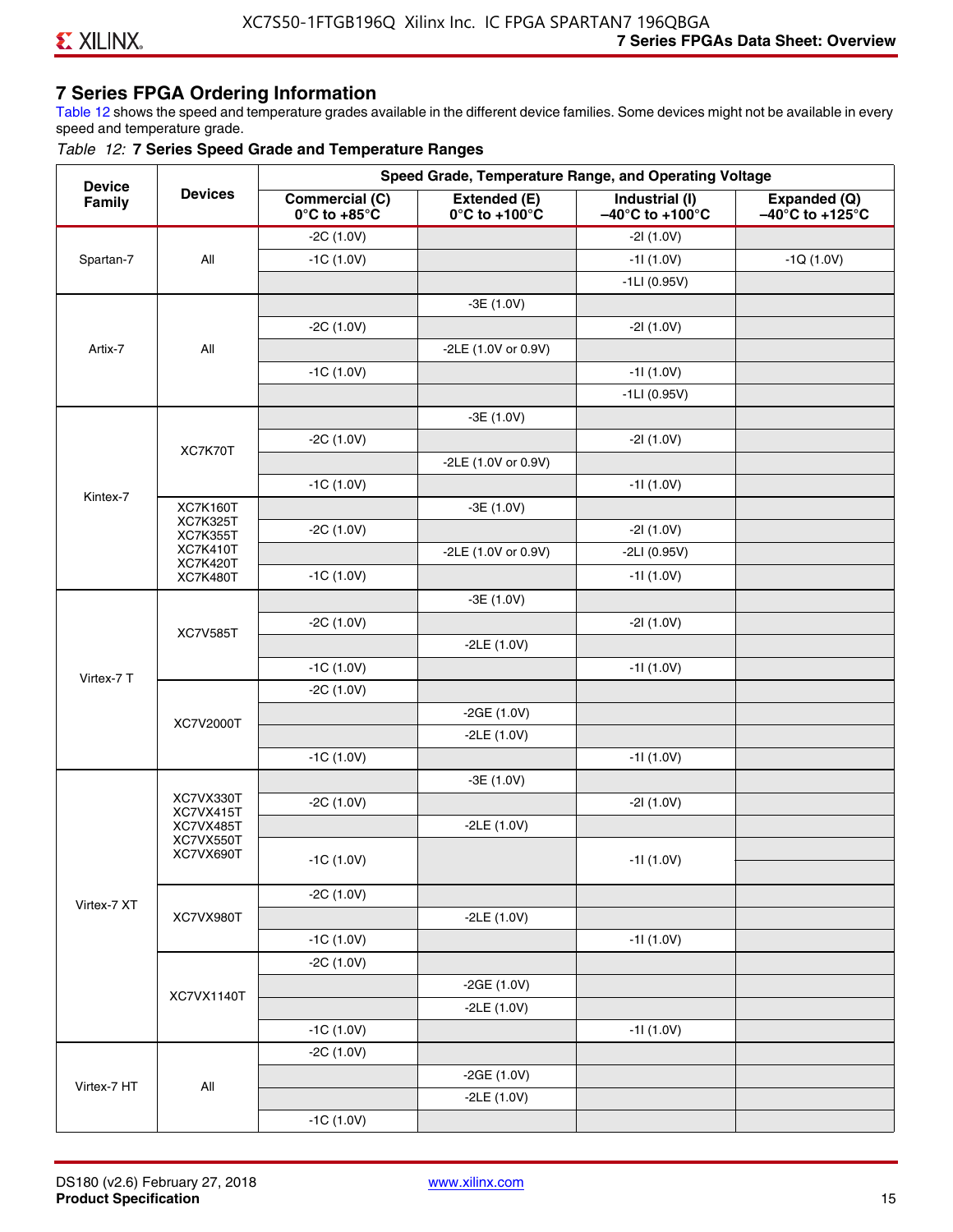The Spartan-7 FPGA ordering information is shown in Figure 1. Refer to the Package Marking section of [UG475,](http://www.xilinx.com/support/documentation/user_guides/ug475_7Series_Pkg_Pinout.pdf) *7 Series FPGAs Packaging and Pinout* for a more detailed explanation of the device markings.





The Artix-7, Kintex-7, and Virtex-7 FPGA ordering information, shown in Figure 2, applies to all packages including Pb-Free. Refer to the Package Marking section of [UG475](http://www.xilinx.com/support/documentation/user_guides/ug475_7Series_Pkg_Pinout.pdf), *7 Series FPGAs Packaging and Pinout* for a more detailed explanation of the device markings.



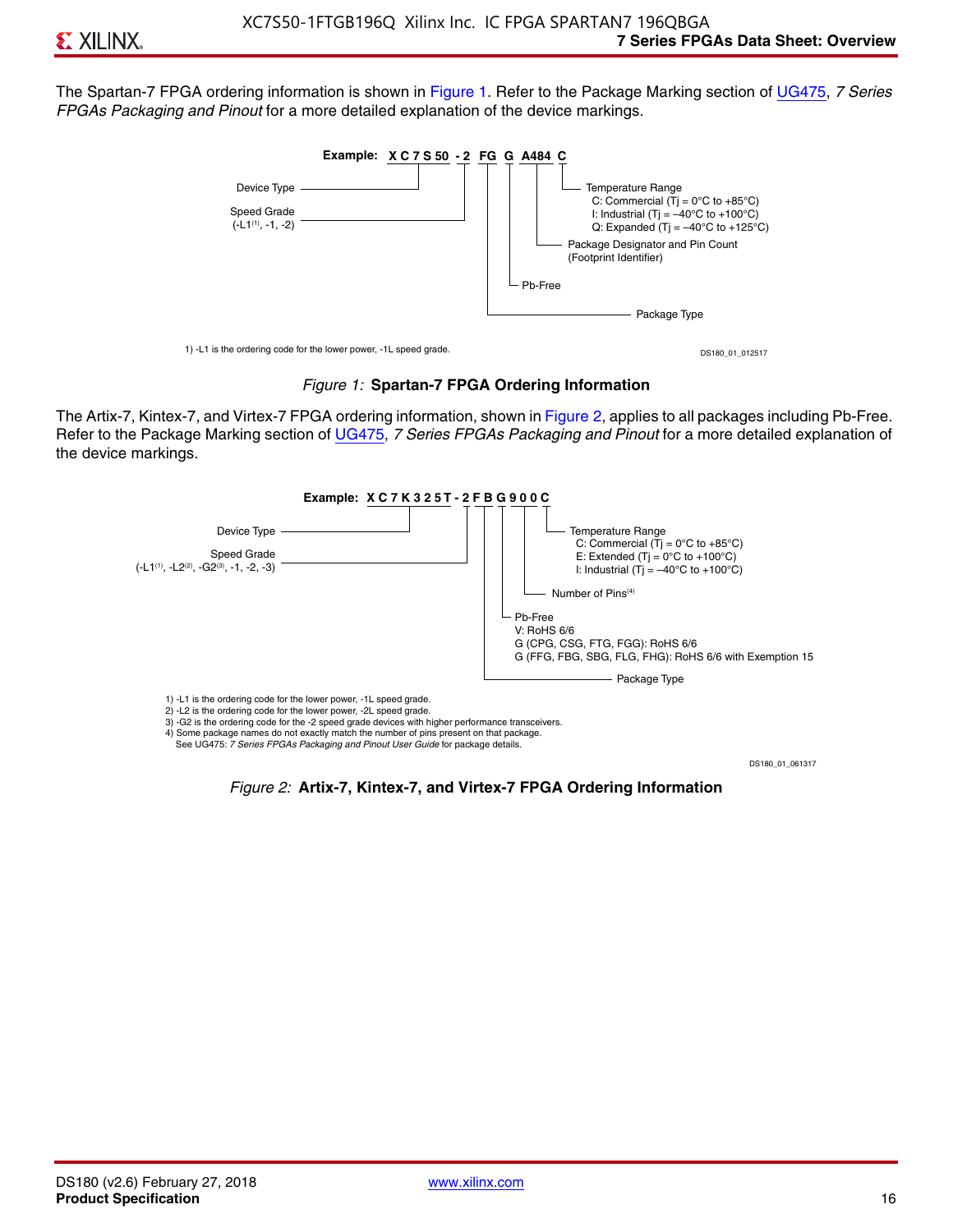# **Revision History**

The following table shows the revision history for this document:

| <b>Date</b> | <b>Version</b> | <b>Description of Revisions</b>                                                                                                                                                                                                                                                                                                                                                                                                                                                                                                                                                                                                                                                                                                                                                                                                                                                                                                                                                                                                                                                                                                                                                                                                                                                                                       |
|-------------|----------------|-----------------------------------------------------------------------------------------------------------------------------------------------------------------------------------------------------------------------------------------------------------------------------------------------------------------------------------------------------------------------------------------------------------------------------------------------------------------------------------------------------------------------------------------------------------------------------------------------------------------------------------------------------------------------------------------------------------------------------------------------------------------------------------------------------------------------------------------------------------------------------------------------------------------------------------------------------------------------------------------------------------------------------------------------------------------------------------------------------------------------------------------------------------------------------------------------------------------------------------------------------------------------------------------------------------------------|
| 06/21/10    | 1.0            | Initial Xilinx release.                                                                                                                                                                                                                                                                                                                                                                                                                                                                                                                                                                                                                                                                                                                                                                                                                                                                                                                                                                                                                                                                                                                                                                                                                                                                                               |
| 07/30/10    | 1.1            | Added SHA-256 to authentication information. Updated Table 5, Table 7, Virtex-7 FPGA Device-<br>Package Combinations and Maximum I/Os table (Virtex-7 T devices), and Table 9 with ball pitch<br>information and voltage bank information. Updated DSP and Logic Slice information in Table 8.<br><b>Updated Low-Power Gigabit Transceivers.</b>                                                                                                                                                                                                                                                                                                                                                                                                                                                                                                                                                                                                                                                                                                                                                                                                                                                                                                                                                                      |
| 09/24/10    | 1.2            | In General Description, updated 4.7 TMACS DSP to 5.0 TMACS DSP. In Table 1, added Note 1;<br>updated Peak DSP Performance for Kintex-7 and Virtex-7 families. In Table 4, updated CMT<br>information for XC7A175T and XC7A355T. In Table 6, replaced XC7K120T with XC7K160T and<br>replaced XC7K230T with XC7K325T-and updated corresponding information. Also added<br>XC7K355T, XC7K420T, and XC7K480T. In Table 7, replaced XC7K230T with XC7K325T. In Table 8,<br>updated XC7V450T Logic Cell, CLB, block RAM, and PCI information; updated XC7VX415T and<br>XC7VX690T PCI information; updated XC7V1500T, and XC7V2000T block RAM information; and<br>replaced XC7VX605T with XC7VX575T, replaced XC7VX895T with XC7VX850T, and replaced<br>XC7VX910T with XC7VX865T—and updated corresponding information. Updated Digital Signal<br>Processing - DSP Slice with operating speed of 640 MHz. Removed specific transceiver type from<br>Out-of-Band Signaling. In Virtex-7 FPGA Device-Package Combinations and Maximum I/Os table<br>(Virtex-7 T devices), replaced XC7VX605T with XC7VX575T and added table notes 2 and 3. In<br>Table 9, removed the FFG784 package for the XC7VX485T device; replaced XC7VX605T with<br>XC7VX575T; replaced XC7VX895T with XC7VX850T; and replaced XC7VX910T with XC7VX865T. |
| 10/20/10    | 1.3            | In Table 7, replaced XC7K120T with XC7K160T. Updated Digital Signal Processing - DSP Slice.                                                                                                                                                                                                                                                                                                                                                                                                                                                                                                                                                                                                                                                                                                                                                                                                                                                                                                                                                                                                                                                                                                                                                                                                                           |
| 11/17/10    | 1.4            | Updated maximum I/O bandwidth to 3.1 Tb/s in General Description. Updated Peak Transceiver Speed<br>for Virtex-7 FPGAs in Summary of 7 Series FPGA Features and in Table 1. Updated Peak DSP<br>Performance values in Table 1 and Digital Signal Processing - DSP Slice. In Table 7, updated<br>XC7K70T I/O information. In Table 8, added XC7VH290T, XC7VH580T, and XC7VH870T devices and<br>updated total I/O banks information for the XC7V585T, XC7V855T, XC7V1500T, and XC7VX865T<br>devices. In Table 9, updated XC7VX415T, XC7VX485T, XC7VX690T, XC7VX850T, and XC7VX865T<br>device information. Added Table 11. Updated Low-Power Gigabit Transceivers information, including<br>the addition of the GTZ transceivers.                                                                                                                                                                                                                                                                                                                                                                                                                                                                                                                                                                                        |
| 02/22/11    | 1.5            | Updated Summary of 7 Series FPGA Features and the Low-Power Gigabit Transceivers highlights and<br>section. In Table 1, updated Kintex-7 FPGA, Artix-7 FPGA information. In Table 4, updated XC7A175T.<br>Also, updated XC7A355T. Added three Artix-7 FPGA packages to Table 5: SBG325, SBG484, and<br>FBG485, changed package from FGG784 to FBG784, and updated package information for<br>XC7A175T and XC7A355T devices. In Table 6, updated XC7K160T and added three devices:<br>XC7K355T, XC7K420T, and XC7K480T. In Table 7, updated XC7K70T package information and added<br>three devices: XC7K355T, XC7K420T, and XC7K480T. In Table 8, added note 1 (EasyPath FPGAs)<br>and updated note 7 to include GTZ transceivers. In Virtex-7 FPGA Device-Package Combinations and<br>Maximum I/Os table (Virtex-7 T devices), added two Virtex-7 FPGA packages: FHG1157 and<br>FHG1761, and updated XC7V1500T (no FFG1157) and XC7V2000T (no FFG1761) package<br>information and removed the associated notes. Added CLBs, Slices, and LUTs. Updated Input/Output.<br>Added EasyPath-7 FPGAs.                                                                                                                                                                                                                        |
| 03/28/11    | 1.6            | Updated General Description, Summary of 7 Series FPGA Features, Table 1, Table 4, Table 5, Table 6,<br>Table 7, Table 8, Table 9 (combined Virtex-7 T and XT devices in one table), and Table 11. Updated the<br>Low-Power Gigabit Transceivers highlights and section. Updated Block RAM, Integrated Interface<br>Blocks for PCI Express Designs, Configuration, Encryption, Readback, and Partial Reconfiguration,<br>XADC (Analog-to-Digital Converter), 7 Series FPGA Ordering Information, and EasyPath-7 FPGAs.                                                                                                                                                                                                                                                                                                                                                                                                                                                                                                                                                                                                                                                                                                                                                                                                 |
| 07/06/11    | 1.7            | Updated General Description, Summary of 7 Series FPGA Features, Table 1, Table 4, Table 6, Table 8,<br>Table 9 and Table 11. Added Table 10. Added Stacked Silicon Interconnect (SSI) Technology. Updated<br>Transmitter, Configuration, and XADC (Analog-to-Digital Converter). Updated Figure 1.                                                                                                                                                                                                                                                                                                                                                                                                                                                                                                                                                                                                                                                                                                                                                                                                                                                                                                                                                                                                                    |
| 09/13/11    | 1.8            | Updated General Description, Table 1, Table 4, Table 5, Table 8, CLBs, Slices, and LUTs,<br>Configuration, and 7 Series FPGA Ordering Information.                                                                                                                                                                                                                                                                                                                                                                                                                                                                                                                                                                                                                                                                                                                                                                                                                                                                                                                                                                                                                                                                                                                                                                    |
| 01/15/12    | 1.9            | Updated General Description, Table 1, Table 4, Table 5, Table 6, Table 7, Table 8, Table 10, Table 11,<br>Block RAM, Digital Signal Processing - DSP Slice, Low-Power Gigabit Transceivers, Integrated<br>Interface Blocks for PCI Express Designs, Configuration, EasyPath-7 FPGAs, and 7 Series FPGA<br><b>Ordering Information.</b>                                                                                                                                                                                                                                                                                                                                                                                                                                                                                                                                                                                                                                                                                                                                                                                                                                                                                                                                                                                |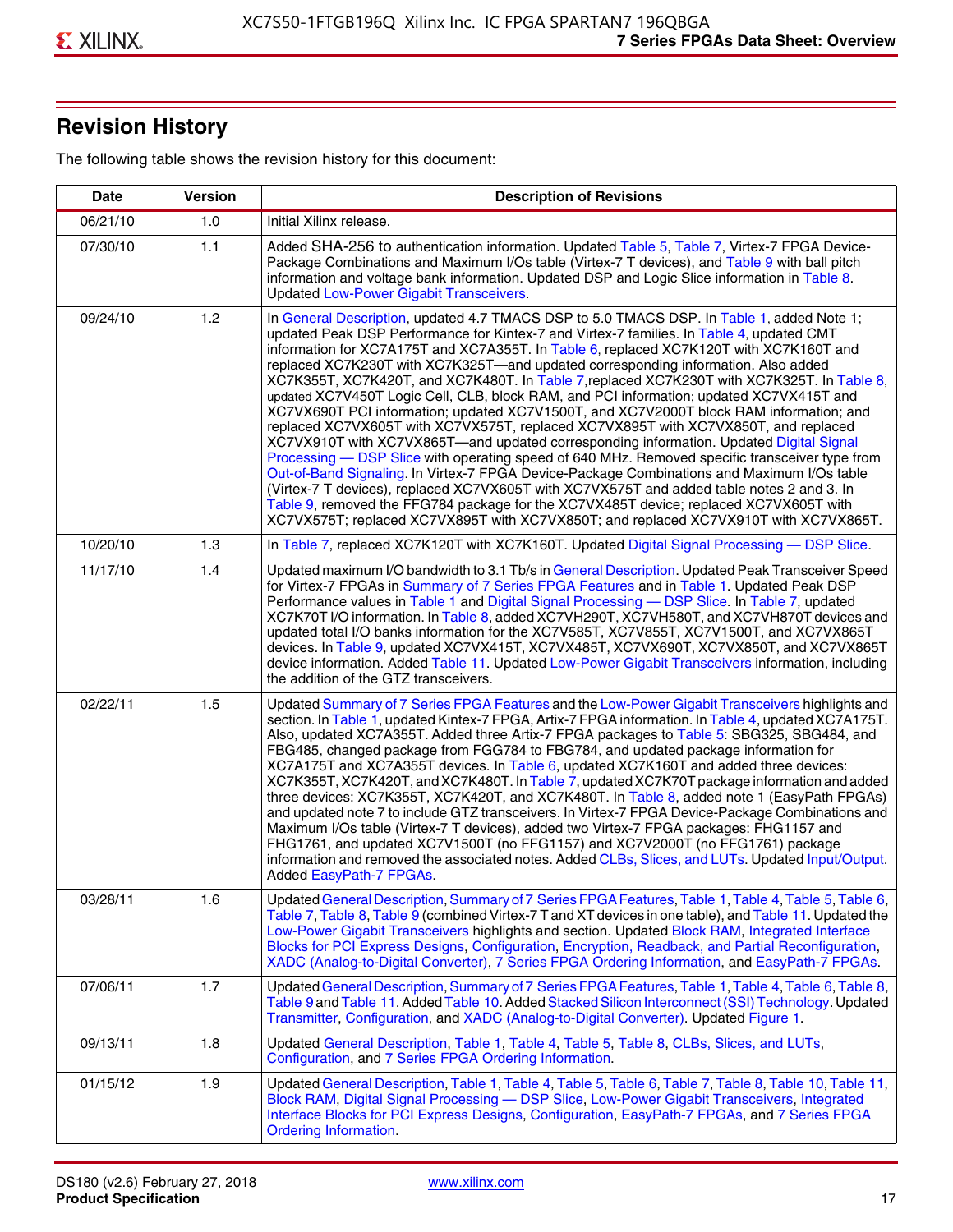| 03/02/12 | 1.10   | Updated General Description, Table 5, and Table 12.                                                                                                                                                                                                                                                                                                              |
|----------|--------|------------------------------------------------------------------------------------------------------------------------------------------------------------------------------------------------------------------------------------------------------------------------------------------------------------------------------------------------------------------|
| 05/02/12 | 1.11   | Updated Table 7, Table 9, Table 10, Low-Power Gigabit Transceivers, and 7 Series FPGA Ordering<br>Information. Added 7 Series FPGA Ordering Information.                                                                                                                                                                                                         |
| 10/15/12 | 1.12   | Updated overview with Artix-7 SL and SLT devices. Updated Table 1, Table 4, Table 5, Table 8, Table 9,<br>Table 10, Table 11, and Table 12. Added Table 3. Updated Regional Clocks, Block RAM, Integrated<br>Interface Blocks for PCI Express Designs, Configuration, and 7 Series FPGA Ordering Information.                                                    |
| 11/30/12 | 1.13   | Updated notes in Table 4 and Table 12. Updated XADC (Analog-to-Digital Converter).                                                                                                                                                                                                                                                                               |
| 07/29/13 | 1.14   | Removed SL and SLT devices. Updated General Description, Table 4, Table 5, notes in Table 6 and<br>Table 8, Regional Clocks, Input/Output, Low-Power Gigabit Transceivers, Integrated Interface Blocks<br>for PCI Express Designs, Configuration, and 7 Series FPGA Ordering Information. Removed previous<br>Table 3.                                           |
| 02/18/14 | 1.15   | Changed document classification to Product Specification from Preliminary Product Specification.<br>Updated HR I/O information for XC7A35T and XC7A50T in Table 5. Updated XC7VH870T I/O<br>information in Table 8. Updated Table 11.                                                                                                                            |
| 10/08/14 | 1.16   | Added XC7A15T to Table 4 and Table 5. Removed HCG1931 and HCG1932 from Table 11. Updated<br>Input/Output Delay; Block RAM; Configuration; I/O Clocks; and Updated Table 12 and Figure 1.                                                                                                                                                                         |
| 12/17/14 | 1.16.1 | Typographical edit.                                                                                                                                                                                                                                                                                                                                              |
| 05/27/15 | 1.17   | Updated Table 5, Table 7, Table 9, Table 10, Table 11, and Figure 1.                                                                                                                                                                                                                                                                                             |
| 09/27/16 |        | Added Spartan-7 devices throughout document, including Table 1, Table 2, Table 3, and Table 12.                                                                                                                                                                                                                                                                  |
|          | 2.0    | Added two Artix-7 devices XC7A12T and XC7A25T throughout document, including Table 4, Table 5,<br>and Table 12. Updated General Description; Figure 1, Table 7, Regional Clocks, Block RAM,<br>Integrated Interface Blocks for PCI Express Designs, Configuration, Encryption, Readback, and Partial<br>Reconfiguration, and XADC (Analog-to-Digital Converter). |
| 10/20/16 | 2.1    | Updated Table 5.                                                                                                                                                                                                                                                                                                                                                 |
| 12/15/16 | 2.2    | Updated Table 3.                                                                                                                                                                                                                                                                                                                                                 |
| 03/17/17 | 2.3    | Updated Table 1, Table 5, Table 7, Table 9, Table 10, Table 12, and I/O Electrical Characteristics.                                                                                                                                                                                                                                                              |
| 03/28/17 | 2.4    | Updated Table 7.                                                                                                                                                                                                                                                                                                                                                 |
| 08/01/17 | 2.5    | Updated Table 5 and Figure 2.                                                                                                                                                                                                                                                                                                                                    |

# **Notice of Disclaimer**

The information disclosed to you hereunder (the "Materials") is provided solely for the selection and use of Xilinx products. To the maximum extent permitted by applicable law: (1) Materials are made available "AS IS" and with all faults, Xilinx hereby DISCLAIMS ALL WARRANTIES AND CONDITIONS, EXPRESS, IMPLIED, OR STATUTORY, INCLUDING BUT NOT LIMITED TO WARRANTIES OF MERCHANTABILITY, NON-INFRINGEMENT, OR FITNESS FOR ANY PARTICULAR PURPOSE; and (2) Xilinx shall not be liable (whether in contract or tort, including negligence, or under any other theory of liability) for any loss or damage of any kind or nature related to, arising under, or in connection with, the Materials (including your use of the Materials), including for any direct, indirect, special, incidental, or consequential loss or damage (including loss of data, profits, goodwill, or any type of loss or damage suffered as a result of any action brought by a third party) even if such damage or loss was reasonably foreseeable or Xilinx had been advised of the possibility of the same. Xilinx assumes no obligation to correct any errors contained in the Materials or to notify you of updates to the Materials or to product specifications. You may not reproduce, modify, distribute, or publicly display the Materials without prior written consent. Certain products are subject to the terms and conditions of Xilinx's limited warranty, please refer to Xilinx's Terms of Sale which can be viewed at [www.xilinx.com/legal.htm#tos;](www.xilinx.com/legal.htm#tos) IP cores may be subject to warranty and support terms contained in a license issued to you by Xilinx. Xilinx products are not designed or intended to be fail-safe or for use in any application requiring fail-safe performance; you assume sole risk and liability for use of Xilinx products in such critical applications, please refer to Xilinx's Terms of Sale which can be viewed at <www.xilinx.com/legal.htm#tos>.

### **Automotive Applications Disclaimer**

AUTOMOTIVE PRODUCTS (IDENTIFIED AS "XA" IN THE PART NUMBER) ARE NOT WARRANTED FOR USE IN THE DEPLOYMENT OF AIRBAGS OR FOR USE IN APPLICATIONS THAT AFFECT CONTROL OF A VEHICLE ("SAFETY APPLICATION") UNLESS THERE IS A SAFETY CONCEPT OR REDUNDANCY FEATURE CONSISTENT WITH THE ISO 26262 AUTOMOTIVE SAFETY STANDARD ("SAFETY DESIGN"). CUSTOMER SHALL, PRIOR TO USING OR DISTRIBUTING ANY SYSTEMS THAT INCORPORATE PRODUCTS, THOROUGHLY TEST SUCH SYSTEMS FOR SAFETY PURPOSES. USE OF PRODUCTS IN A SAFETY APPLICATION WITHOUT A SAFETY DESIGN IS FULLY AT THE RISK OF CUSTOMER, SUBJECT ONLY TO APPLICABLE LAWS AND REGULATIONS GOVERNING LIMITATIONS ON PRODUCT LIABILITY.